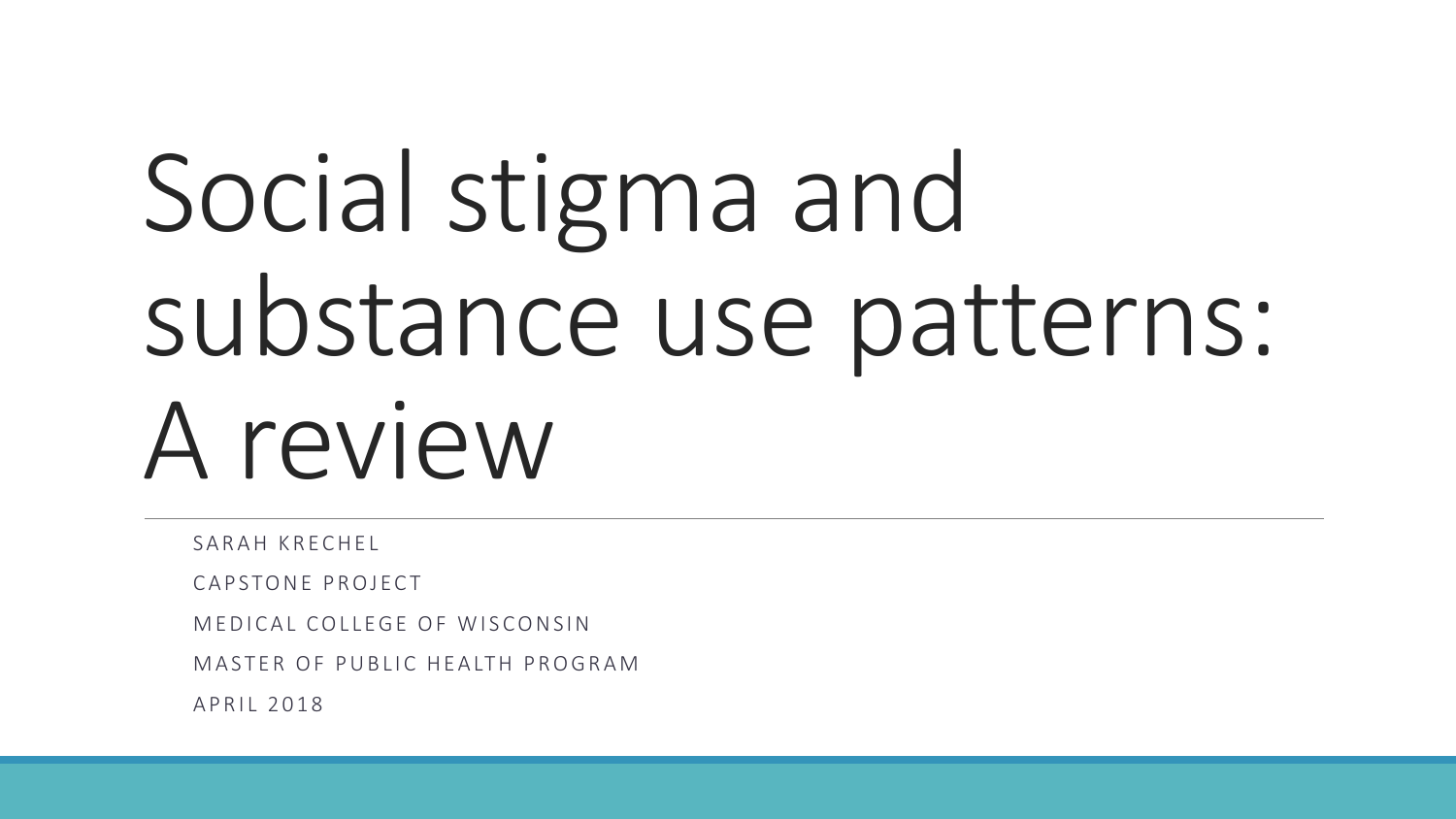### Terms

Substance addiction- "a chronic disease characterized by drug seeking that is compulsive, or difficult to control, despite harmful consequences" (NIH)

Substance use- "the harmful or hazardous use of psychoactive substances" (WHO)

Stigma- attribute of an individual that is deeply discrediting (Goffman)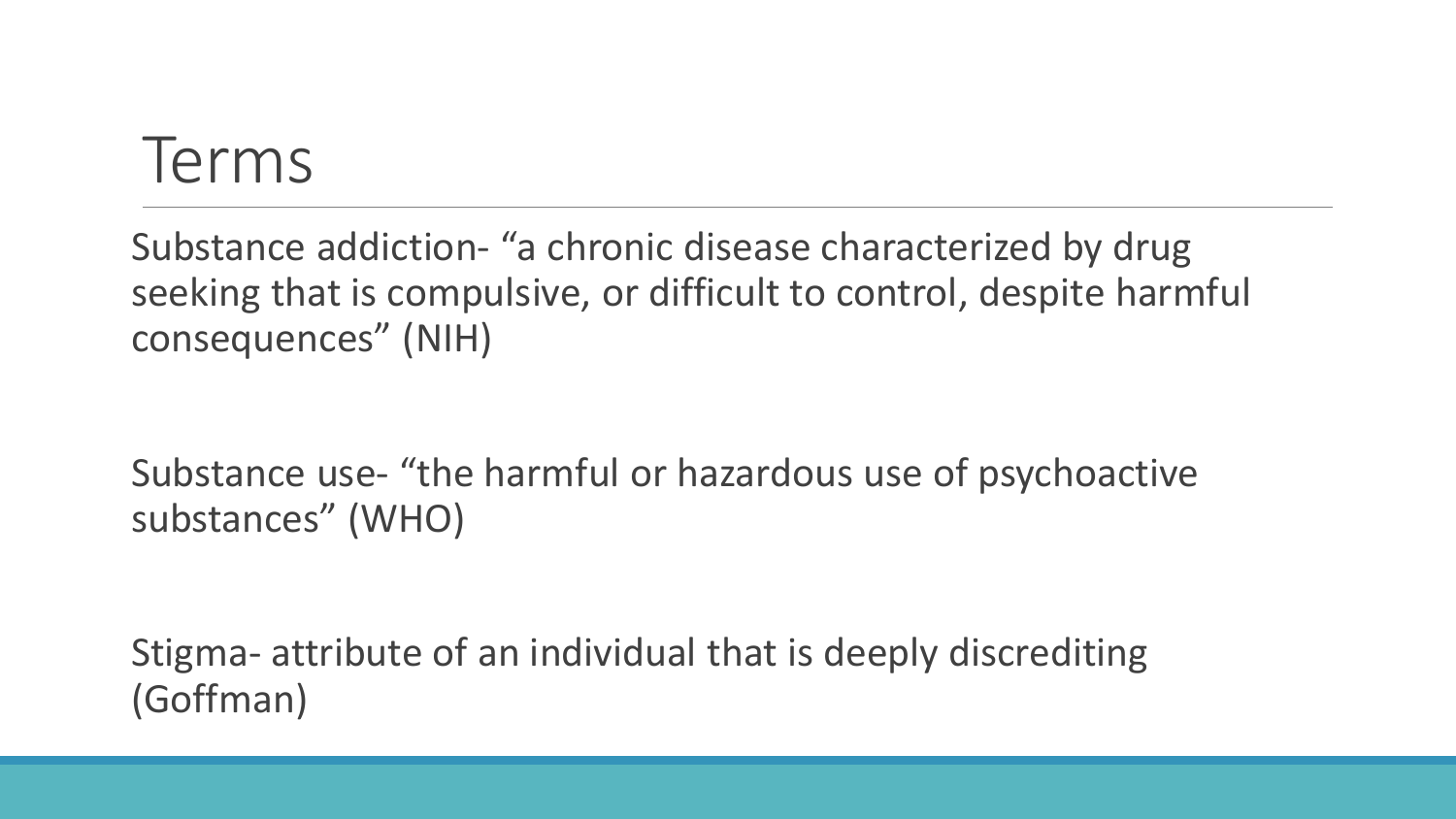# Background

History of substance use from a "war" to "public health emergency"

- ◦Nixon's "War on Drugs"
- Anti Drug Abuse Act (1986)- mandatory minimums for drug use
- Surgeon General designates as a mental health concern
- Trumps "public health emergency" declaration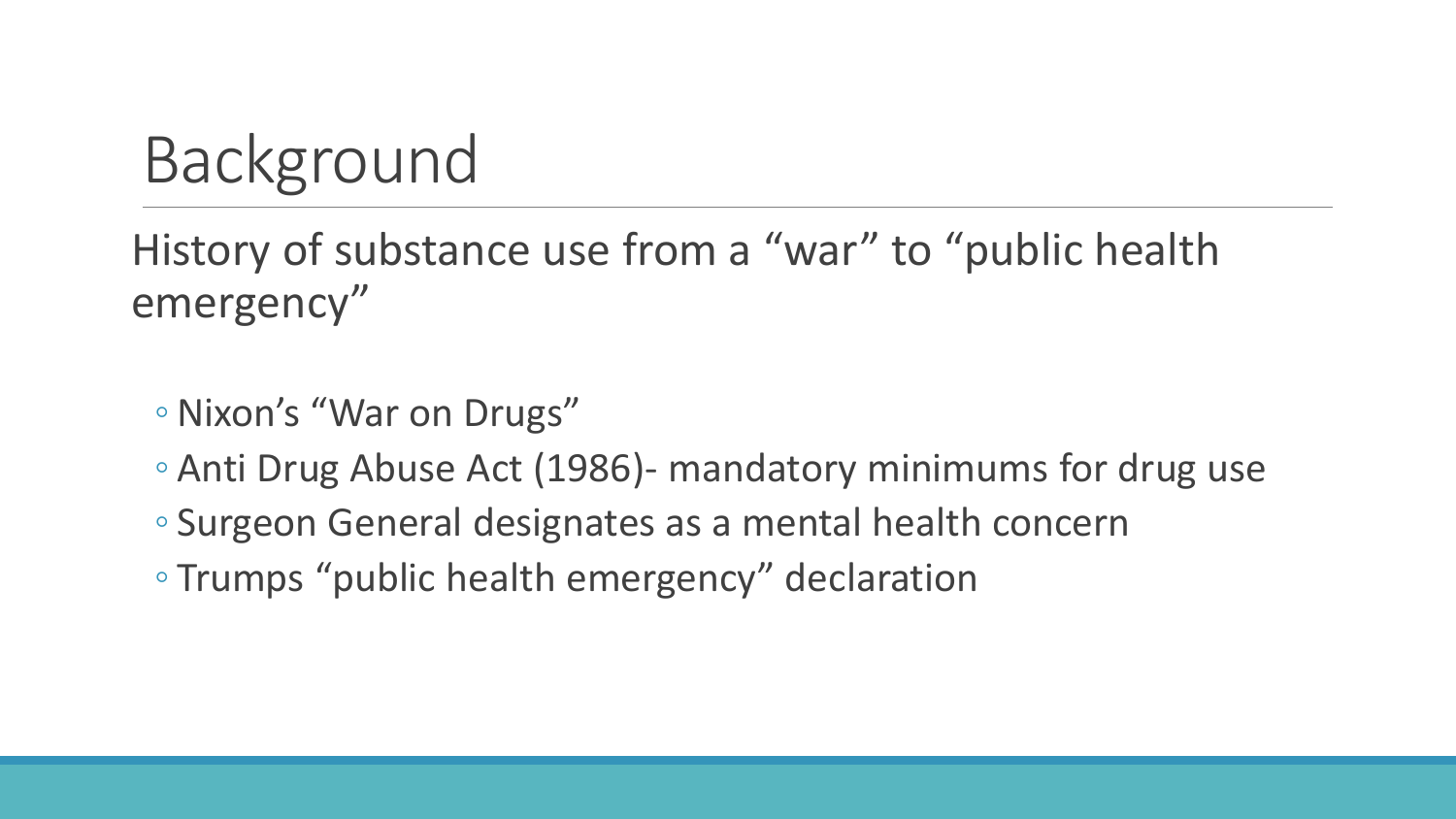# Background- Women and opioid use

Women experience opioid use and addiction differently

- Risk factors include
	- Adverse childhood experiences
	- Greater health care use
	- Menstrual cycles
	- Mental illness
	- Painful chronic conditions

From 1999-2010 there has been a 400% increase in women who have overdosed on prescription opioids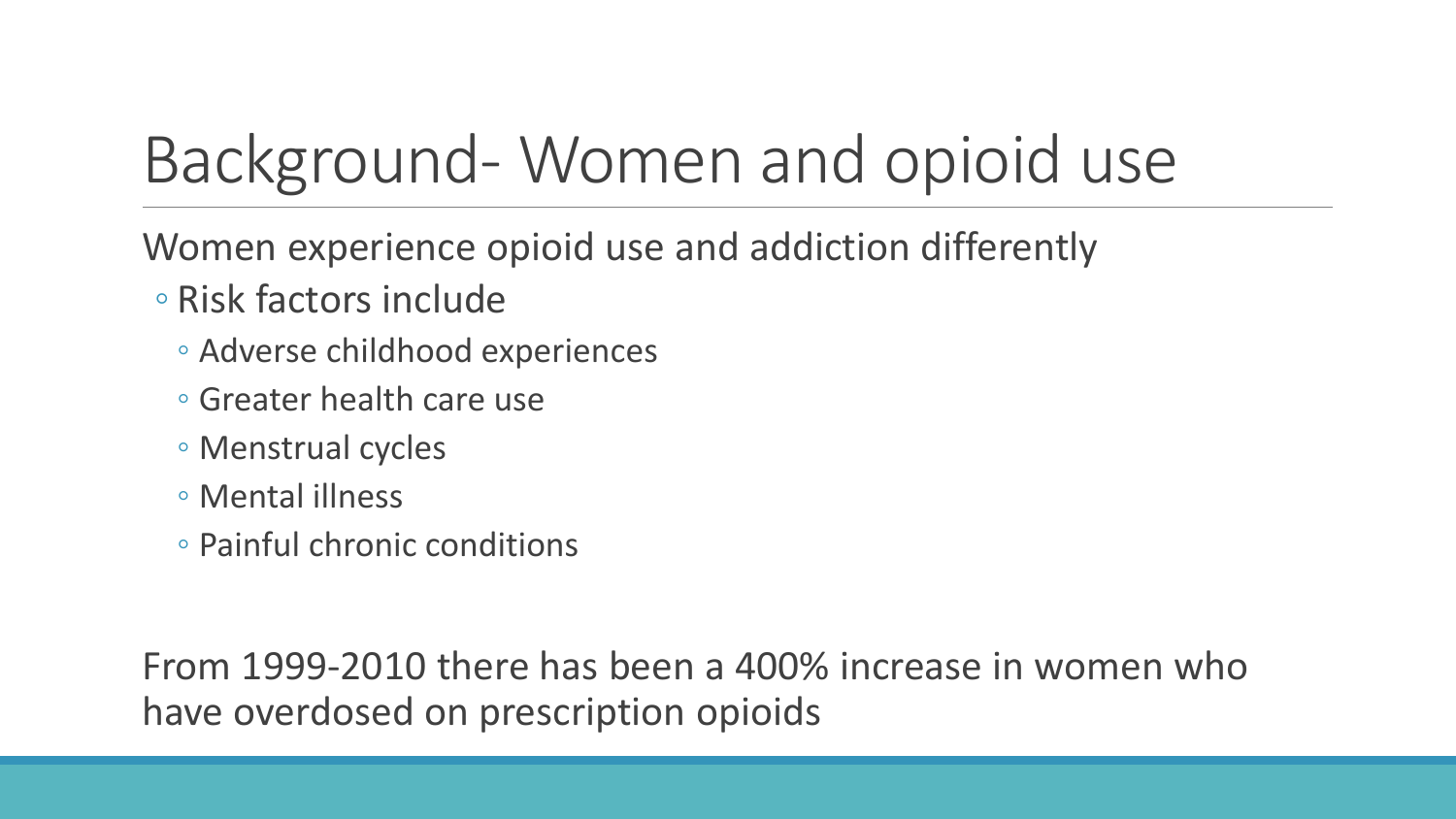# Background- Stigma and opioid use

Ahern, Stuber, & Galea, 2007

o Stigmatization leads to poor health outcomes

Kulesza, et al., 2017

o Stigma is the strongest predictor of substance use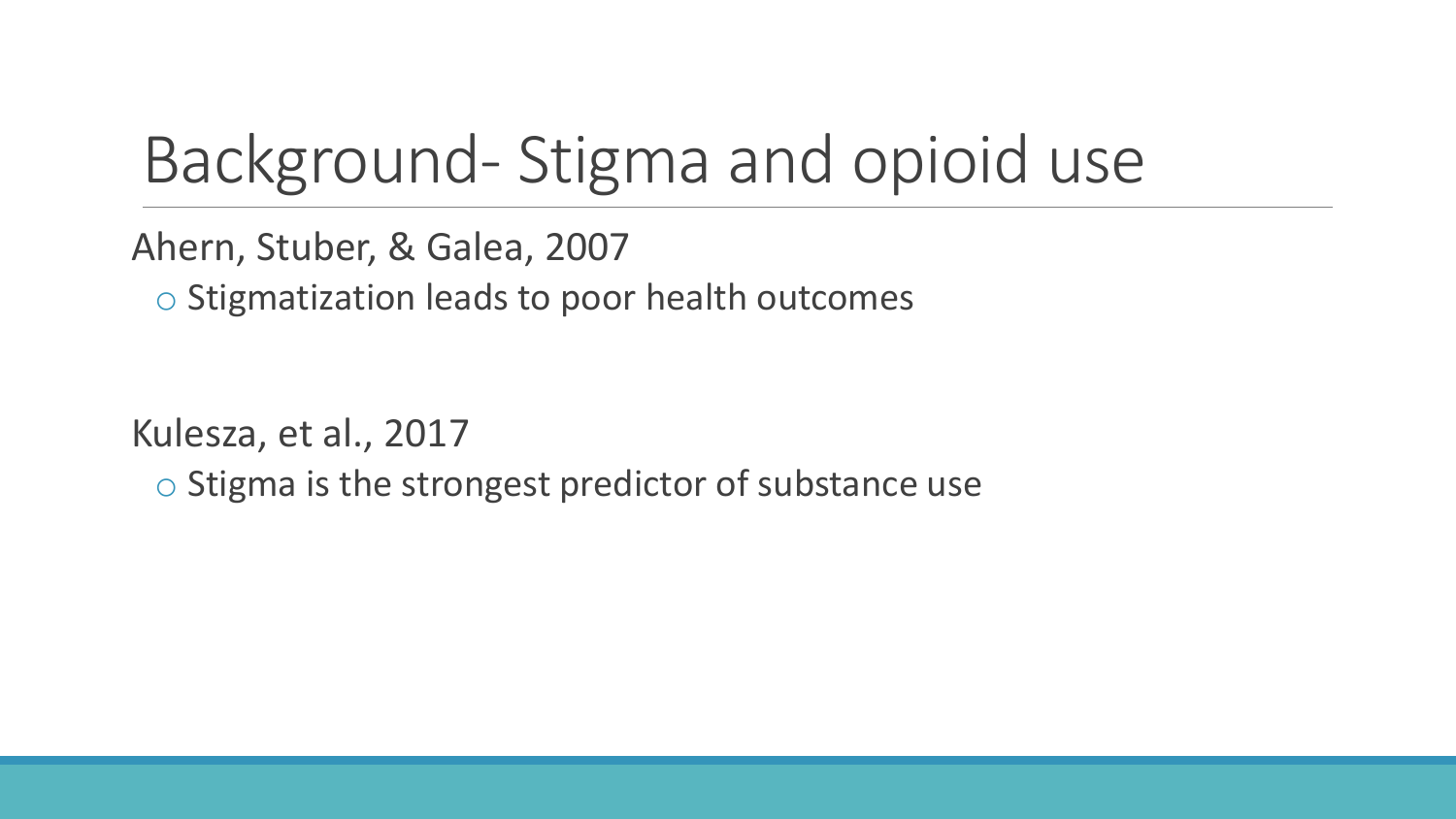### Purpose

The purpose of this paper is to draw on Goffman's theory of stigma to examine how stigmatization frames social perceptions of substance abuse, addiction and treatment in scientific literature and mainstream media.

Based on the analysis, potential policy recommendations will be proposed to assist in removing stigmatization to foster positive health behavior change.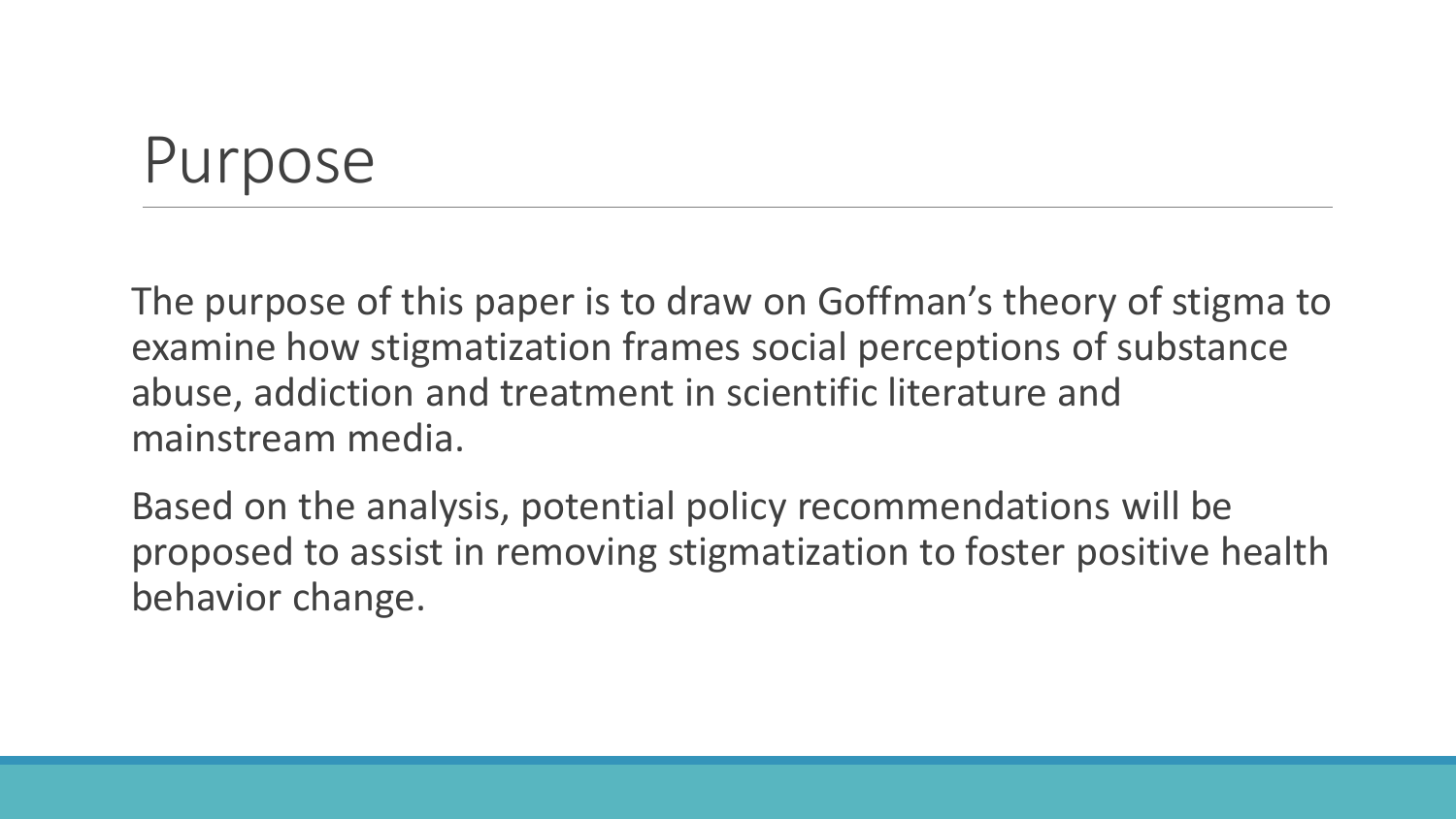# Methods

### PEER-REVIEWED SEARCH TERMS

- Social stigma
- Labeling theory
- Opioid use
- Substance use disorders
- Women

### INCLUSION CRITERIA

- Discussed stigma assignment
- Compared gendered experiences
- Perspective from women experiencing stigma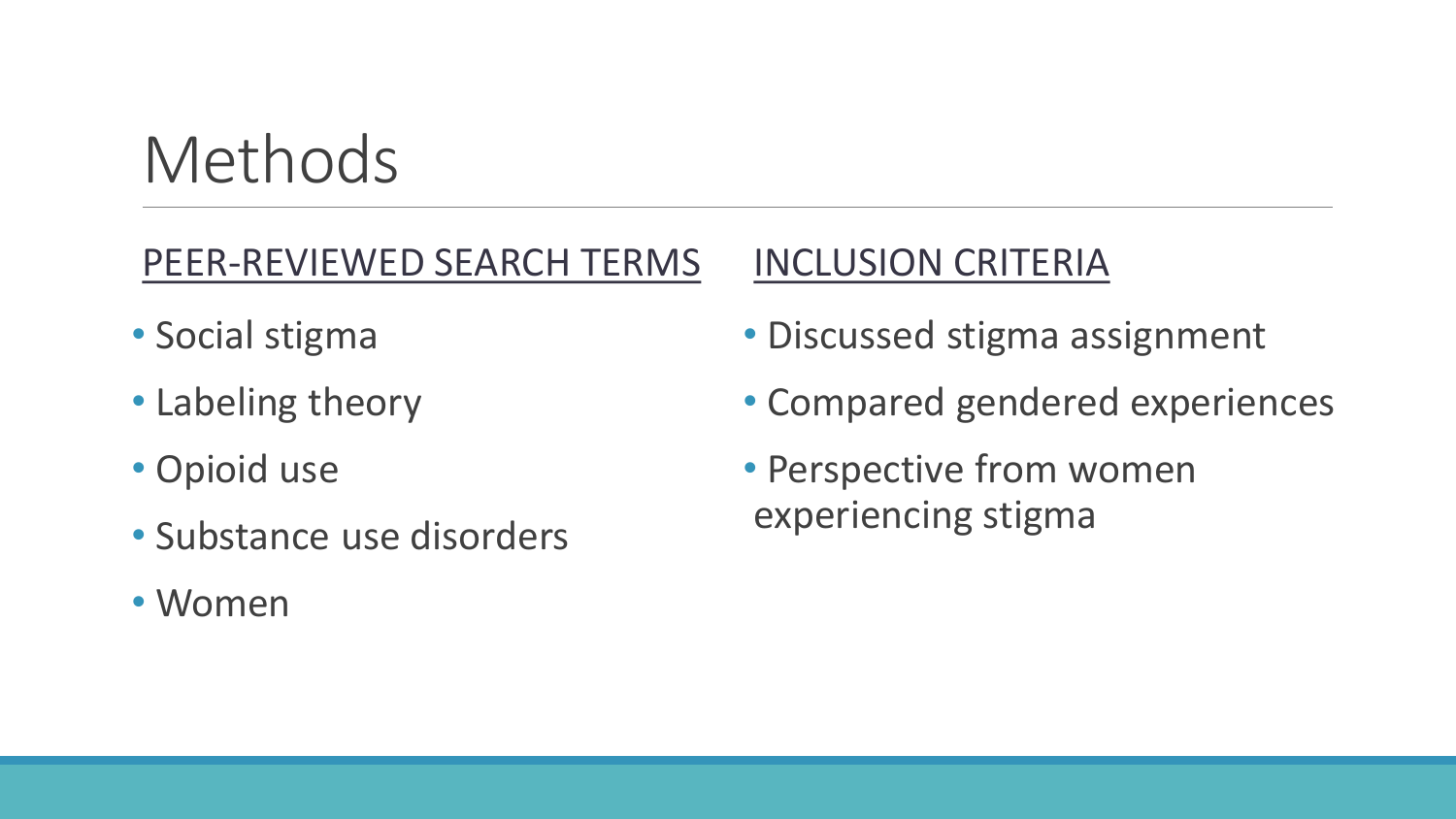# Methods- Magazine criteria

- Top distributed magazines as identified by 'top seller' lists
- One magazine to focus on health
- Female audience

\*One top-seller magazine with a general audience for comparison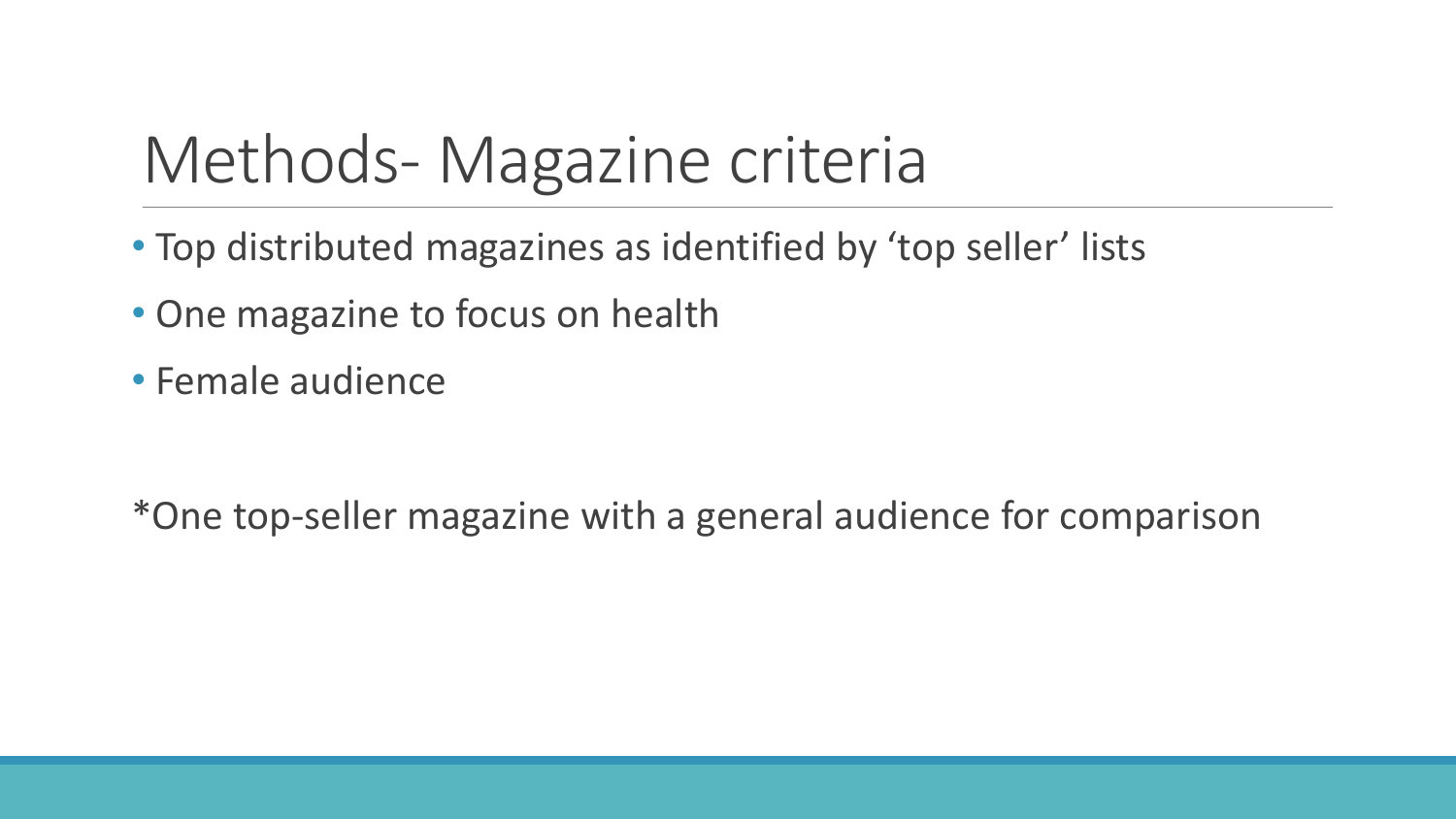### Methods

- Sixteen (16) peer-reviewed articles analyzed
- II. Thirty (30) magazine publications analyzed
- III. Articles were assessed for opportunities to apply Goffman's theory of stigma
- IV. Peer-reviewed articles and magazine publications were compared and contrasted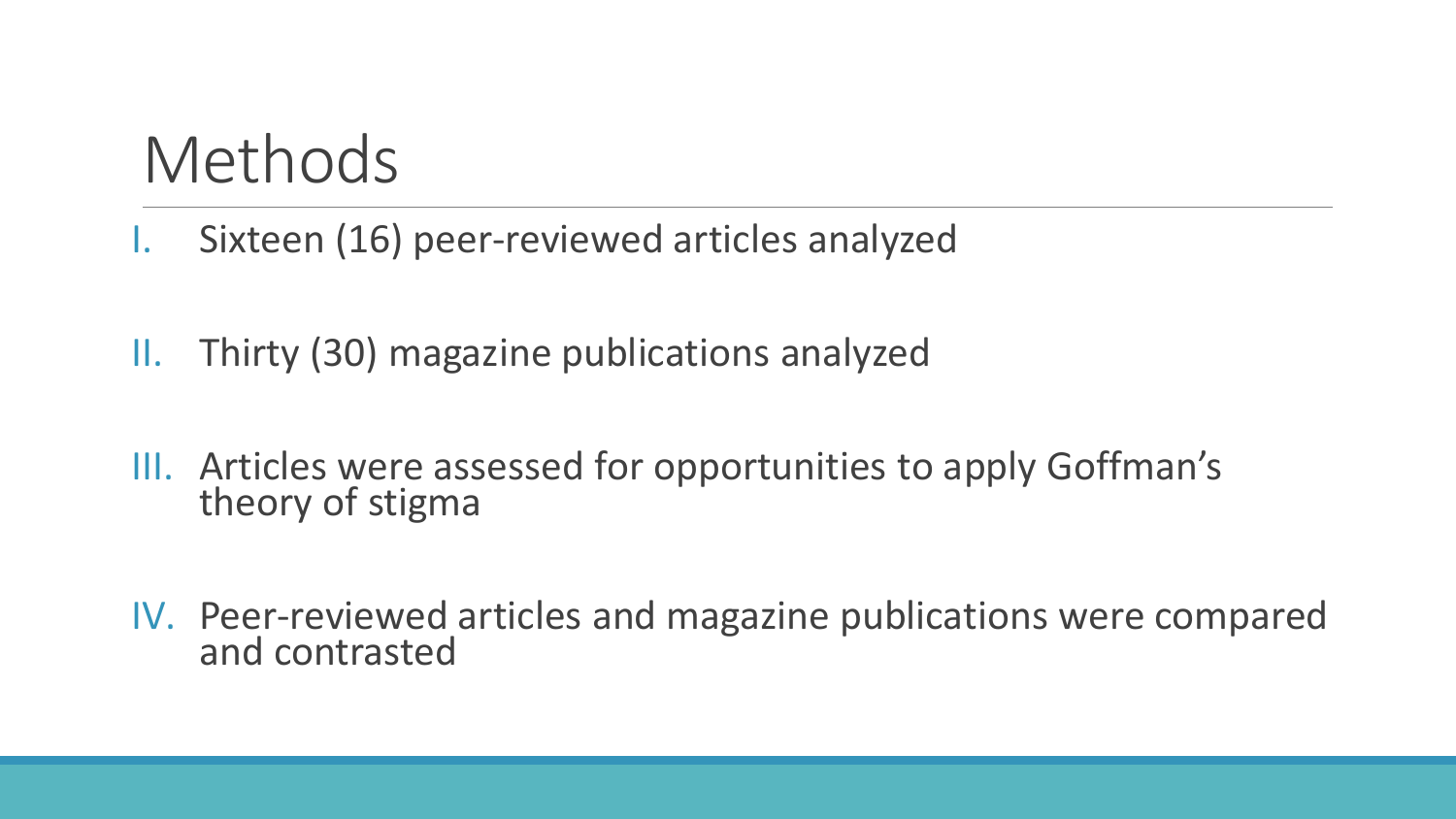# Literature review- Stigma

Goffman, 1986

- Stigma is "the situation of the individual who is disqualified from full social acceptance"
- Stigma is attributed during social exchanges through: appearance, vocabulary, speech patterns (e.g., conversational consequences)
- Conversational consequences add up over time; leading to stigmatization
- Group cultivation through media publications advocacy for stigmatized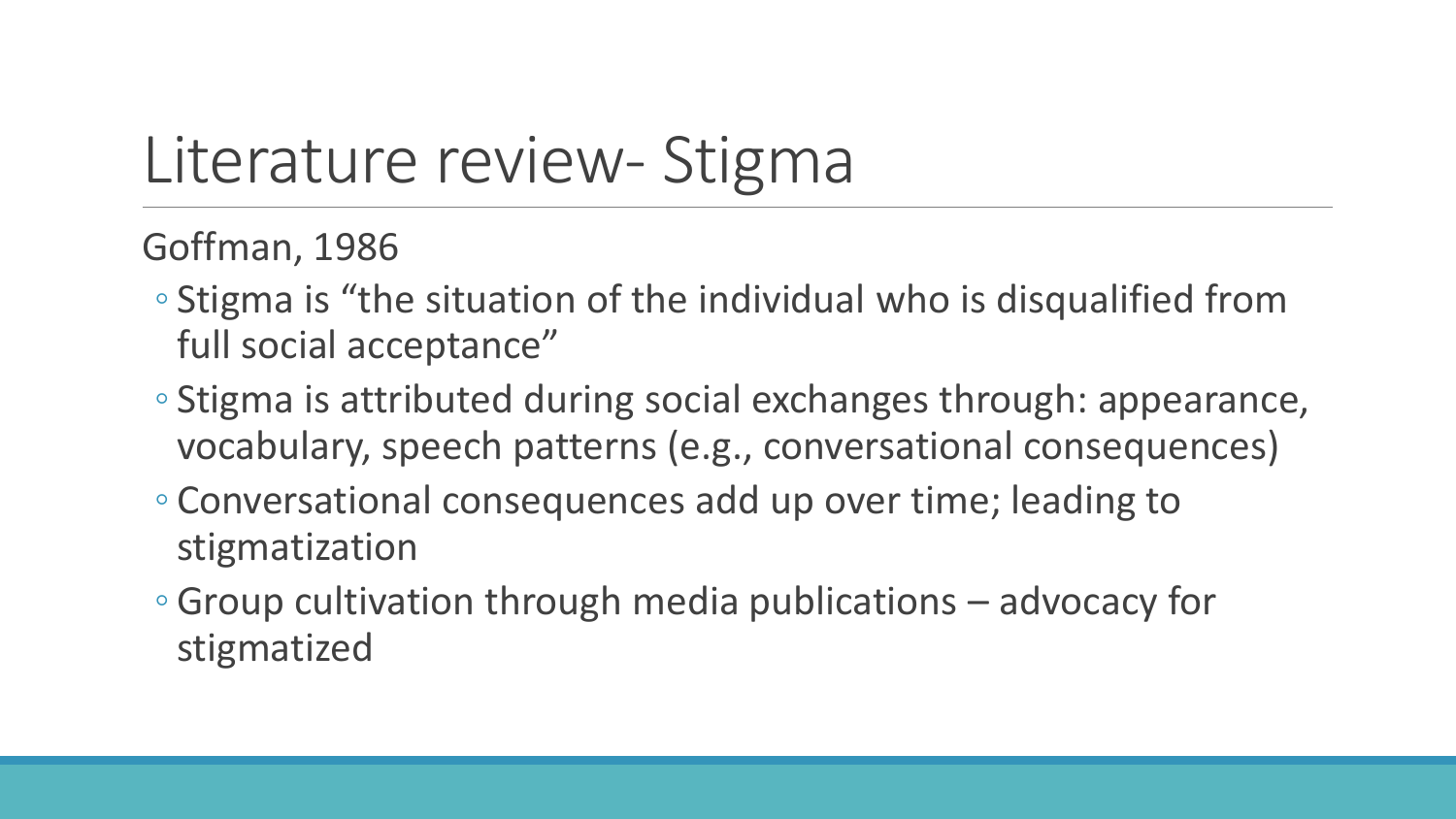# Literature review- Stigma and addiction

Internalization of stigma leads to negative health outcomes ◦ Produces chronic stress, devaluation, and shame

Ahern, et al., 2007

- 1008 "drug users" surveyed
- 85 percent think people believe them to be unreliable/dangerous
- 75 percent avoid people and situations to avoid feelings of inferiority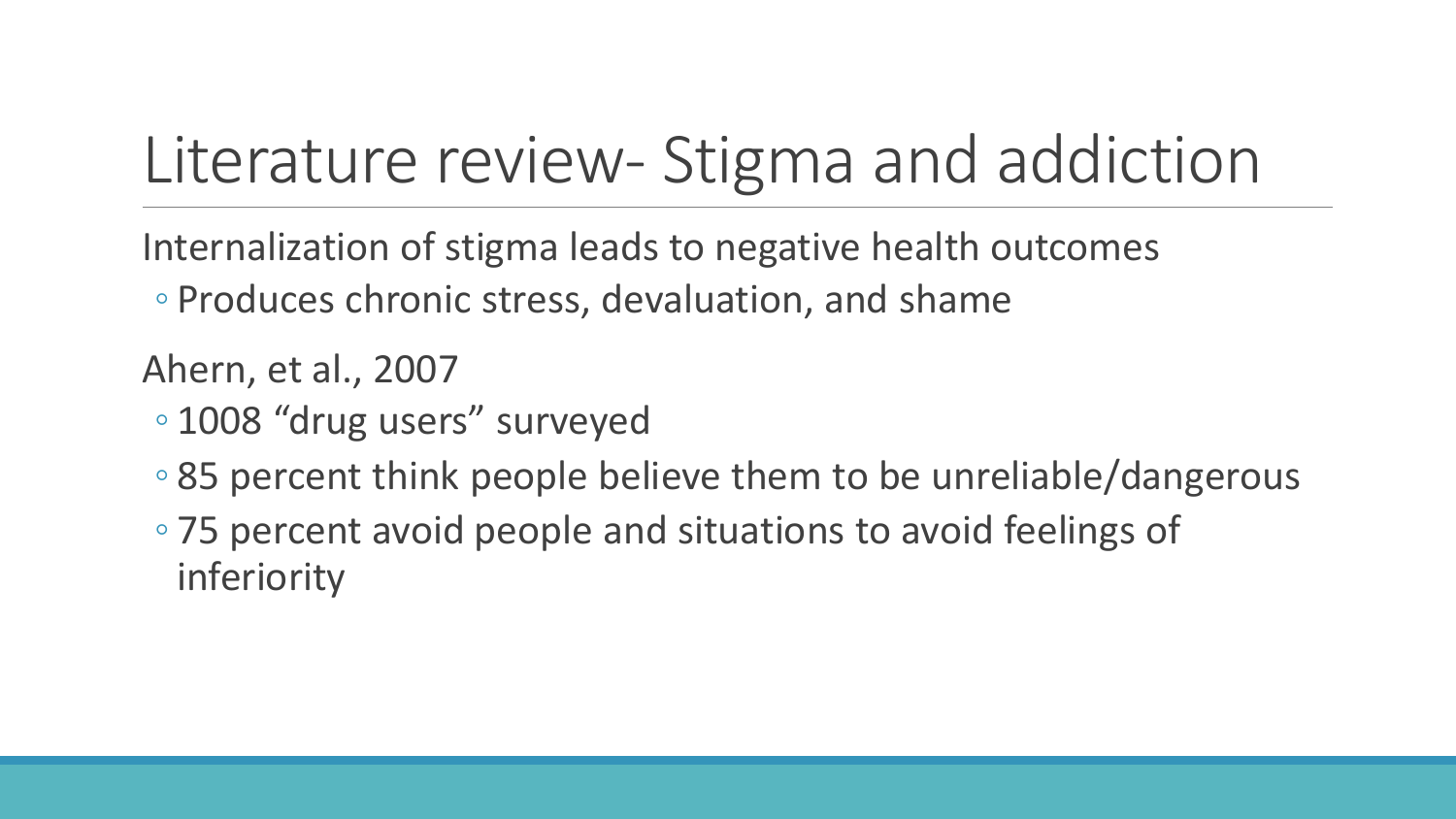# Literature review- Stigma and treatment

Fear of the negative label and subsequent consequences from stigma can halt people from seeking appropriate treatment

Kulezsa, et al., 2017

- Fear of punishment for drug use versus support through treatment therapies
- Moral component of stigmatization of drug users results in blame/character flaws- creating perceived barriers to care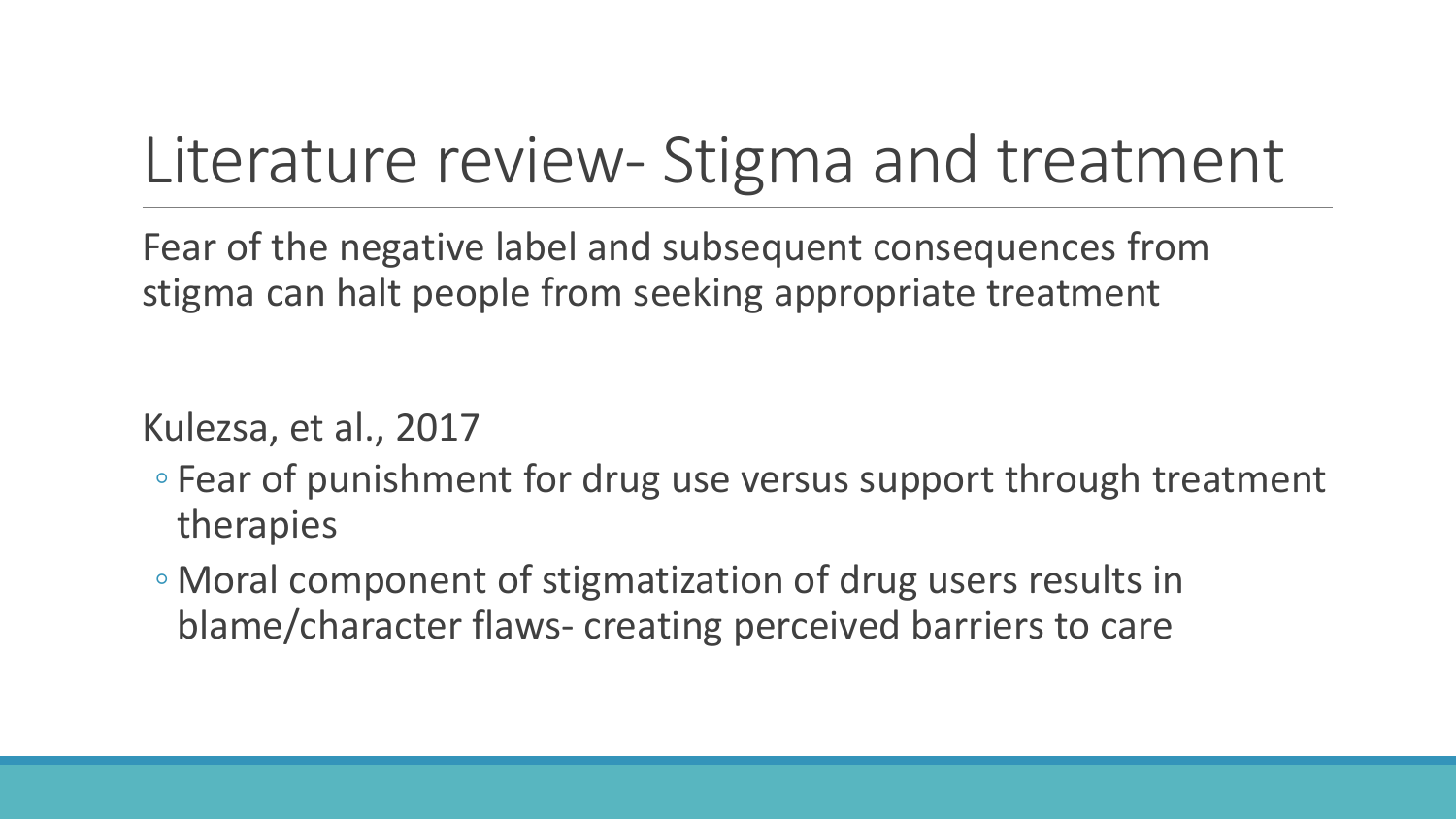# Literature review- Stigma and treatment

Intersectionality of identity creates unique barriers for women seeking treatment

Stinger & Baker, 2015

- "Female attribute" creates two-fold risk for women who are stigmatized for drug use
- ◦Identities of caretaker and mother are at risk when stigmatized
- Perceived risk of stigmatization is loss of custody of children
- Therefore, women are less likely to seek treatment for their substance use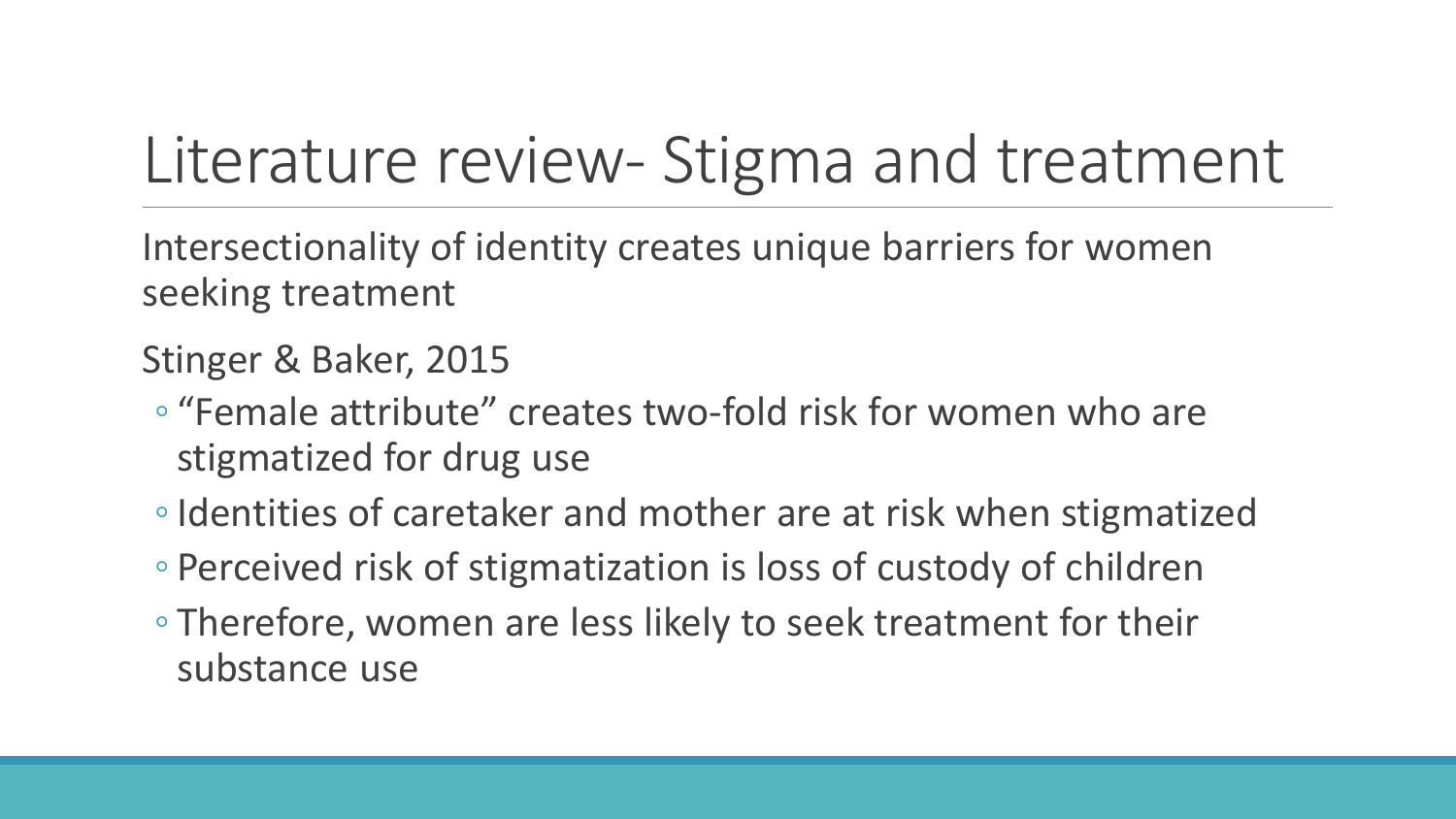# Literature review- Stigma and criminal justice system

Pregnant women within the criminal justice system tend not to be referred to appropriate treatment for substance use

Angelotta et al., 2016

- Medication Assisted Treatment (MAT) is current standard of care for pregnant women needing substance use treatment
- 75 percent of drug courts did not prescribe MAT for pregnant women
- States with prenatal child abuse laws have statistically significant fewer referrals to MAT for incarcerated women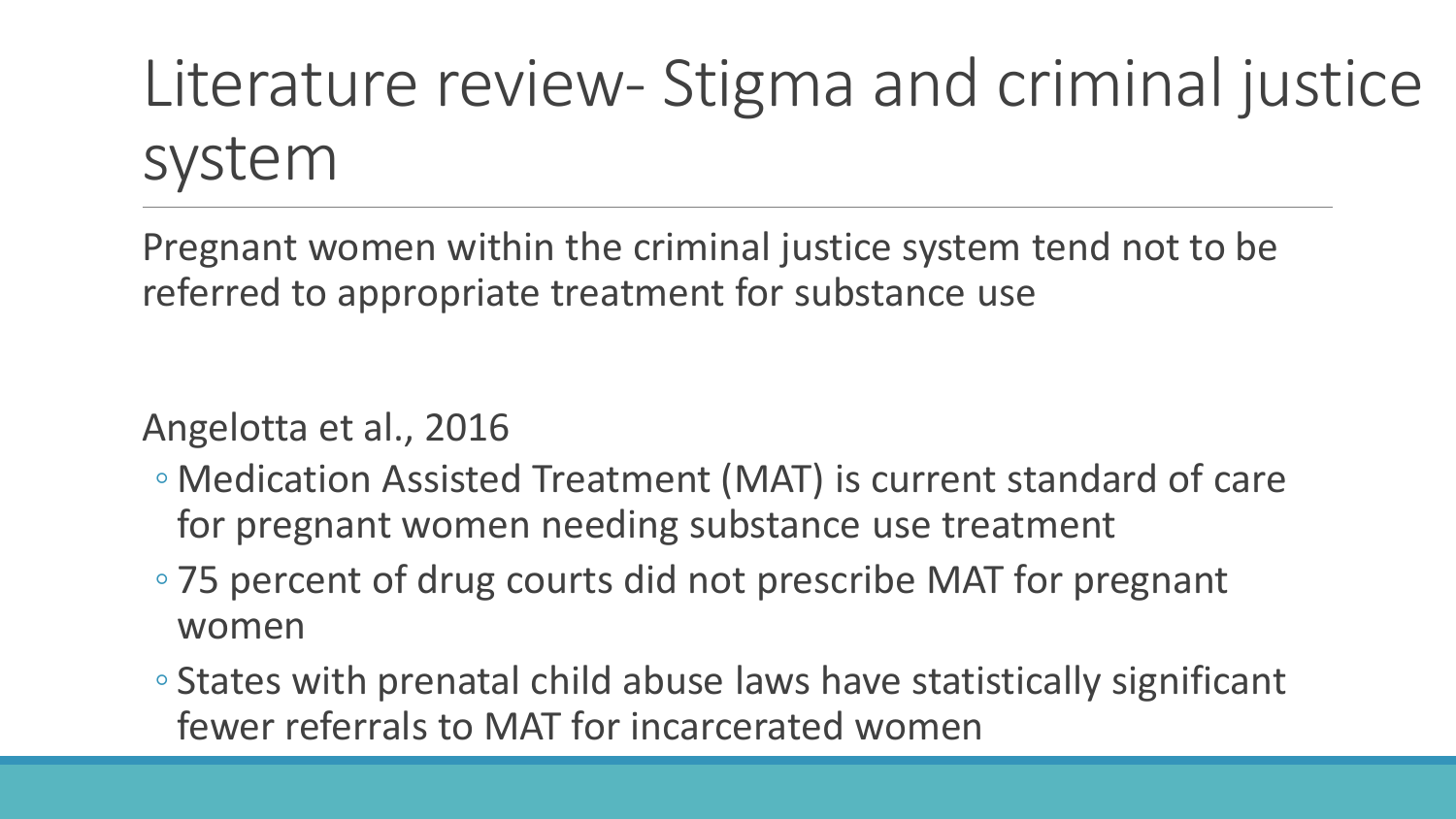## Literature review- Magazine publications

#### **Number of articles published per magazine**

| <b>Magazine title</b>          | <b>Number of articles</b><br>published |
|--------------------------------|----------------------------------------|
| <b>Women's Health Magazine</b> |                                        |
| <b>Woman's Day Magazine</b>    | 14                                     |
| <b>Time Magazine</b>           | 11                                     |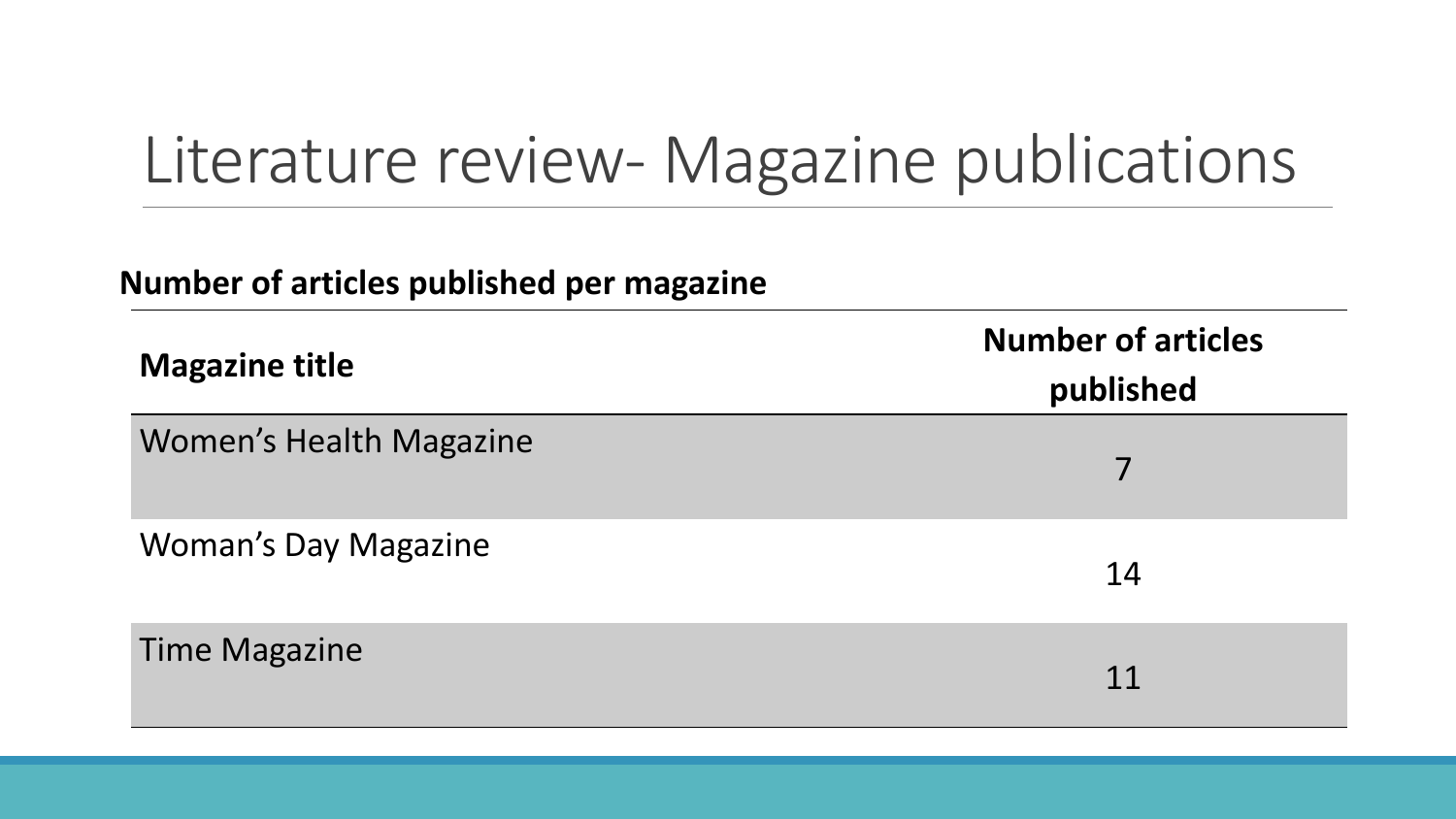# Literature review- Magazine publications

#### **Type of articles published**

| <b>Type of article</b> | <b>Description</b>                                   | <b>Number of articles published</b> |
|------------------------|------------------------------------------------------|-------------------------------------|
| <b>Profile</b>         | Describes a person                                   | 15                                  |
| Informational/service  | Offers information into a specific field<br>of study | 8                                   |
| <b>Expose</b>          | Alters the public and moves them to<br>action        | 5                                   |
| Inspirational          | Includes moral message, works to<br>inspire reader   | $\overline{2}$                      |
| <b>Research shorts</b> | Reports scientific information                       | $\overline{2}$                      |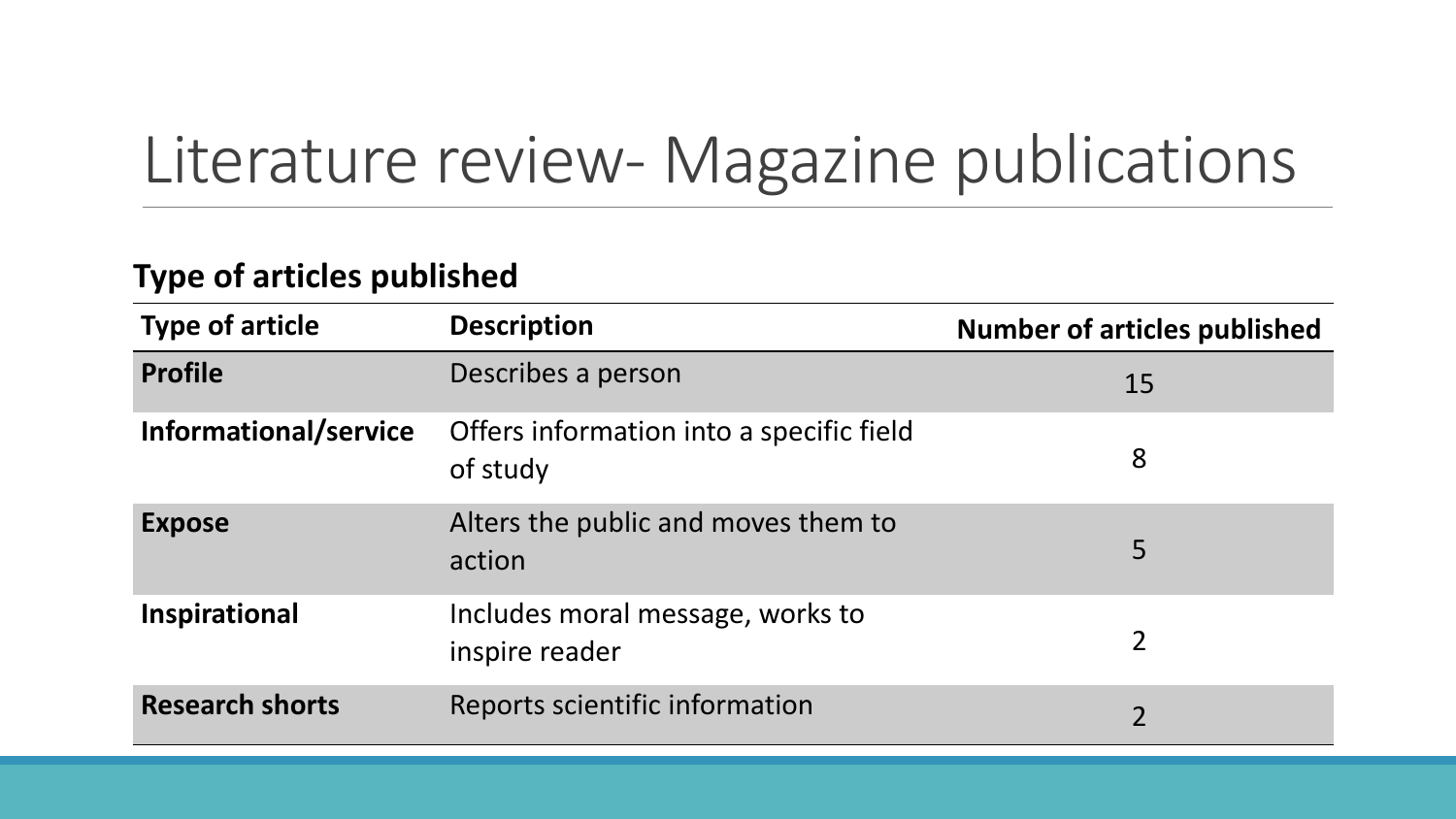# Discussion of peer-reviewed literature

- Literature shows the negative health outcomes of stigma on an individual who uses
- Criminal justice system emerges as location of harsh stigmatization
- Internalized stigma and shame result in reduction of self-efficacy
- Health Belief Model suggests poor perceptions create barriers to health change
	- Internalization of stigma fosters poor perceptions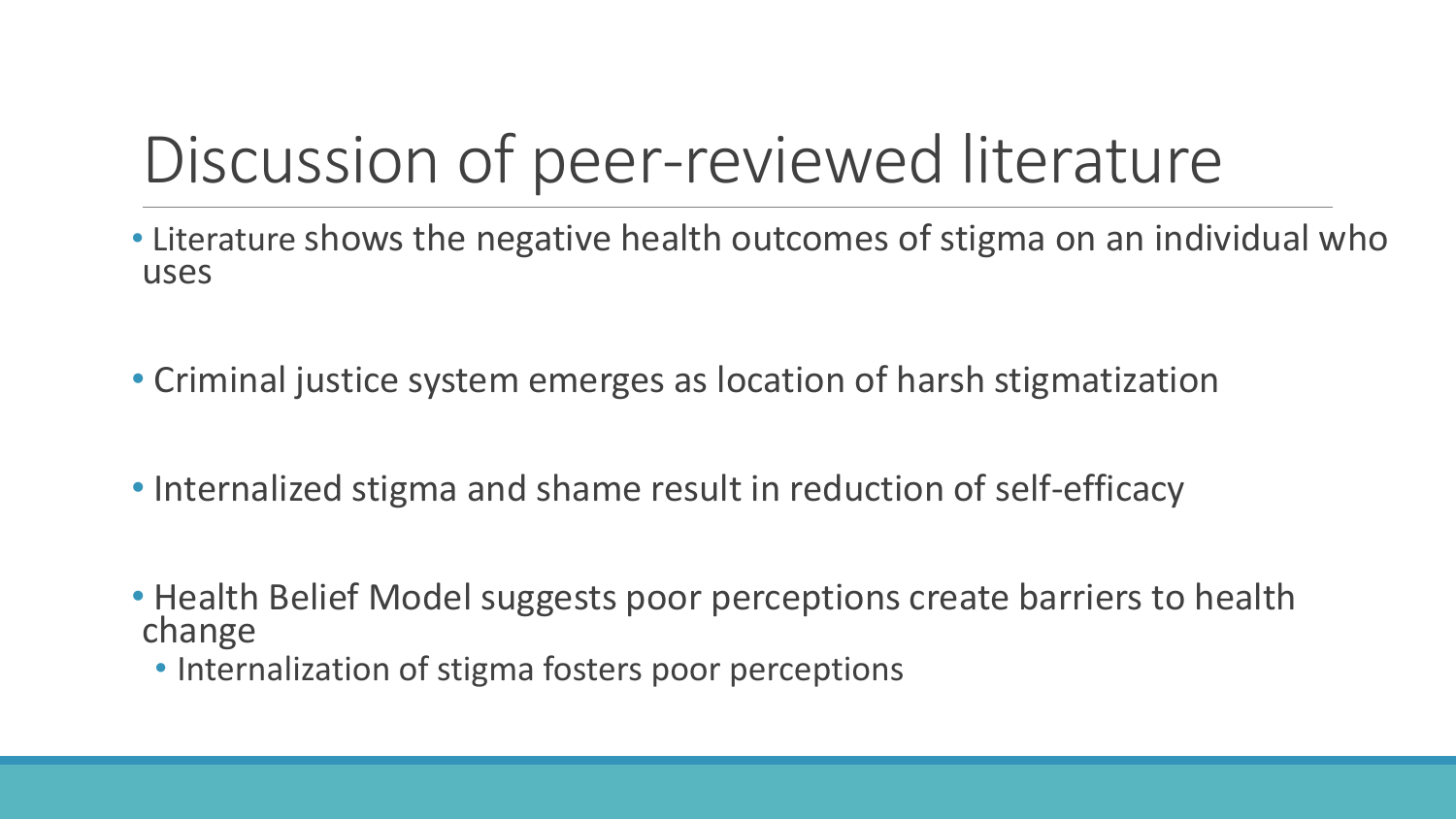# Discussion – Magazine publications

- Magazine publications offer an accepting view of substance use behaviors
- Language fosters understanding of substance addiction as a mental health concern
- Use of profile articles illicit empathy from the reader
- Multiple iterations of similar circumstances help shape a systematic understanding of substance use/addiction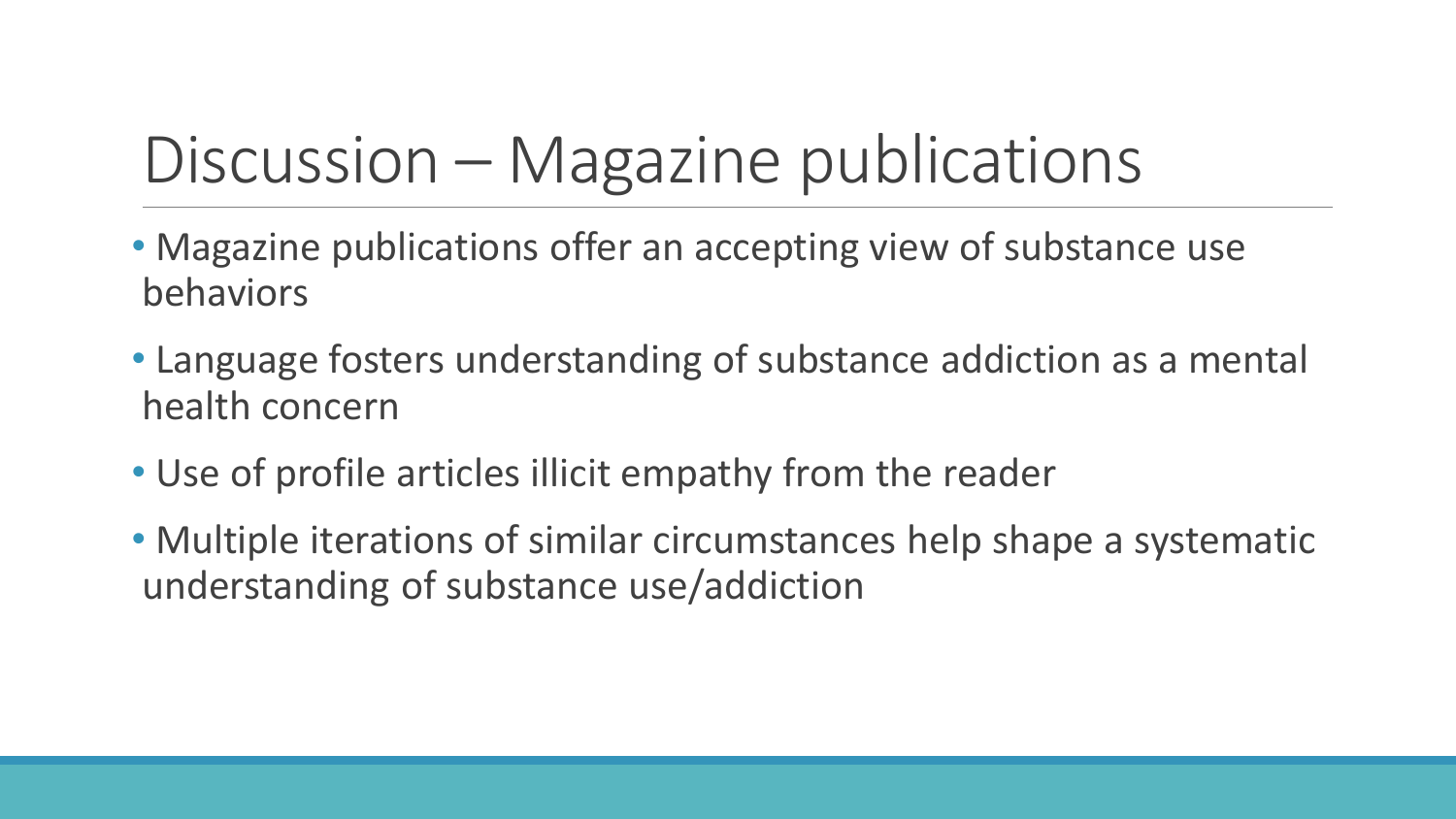# Comparison of literature sources

#### **Peer-reviewed literature explains the "current state" of stigma and substance use**

◦ Articles present the data for how stigma is experienced

#### **Magazine publications act as an advocate for women who use opioids**

- Voice for women who are otherwise discounted in social interactions
- ◦Offer a space for women to feel accepted- reducing effects of isolation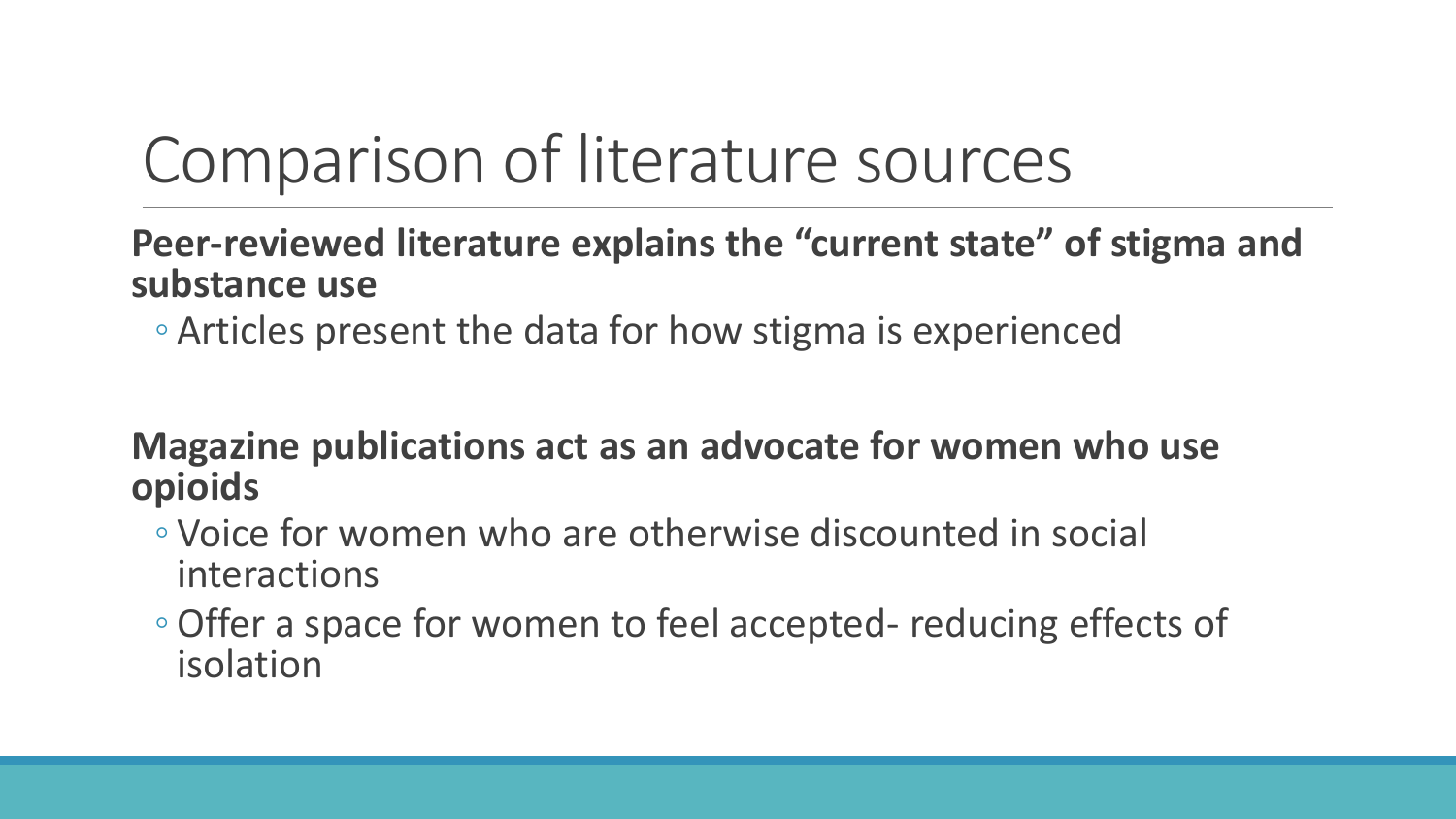### Limitations

• Review was only able to look at three top distributed magazines

• Magazines are not representative samples – future studies should look at magazines with different cultural audiences (e.g., religious)

• Review only focused on the stigmatized- future studies should examine first-hand perspectives of why individuals pass stigma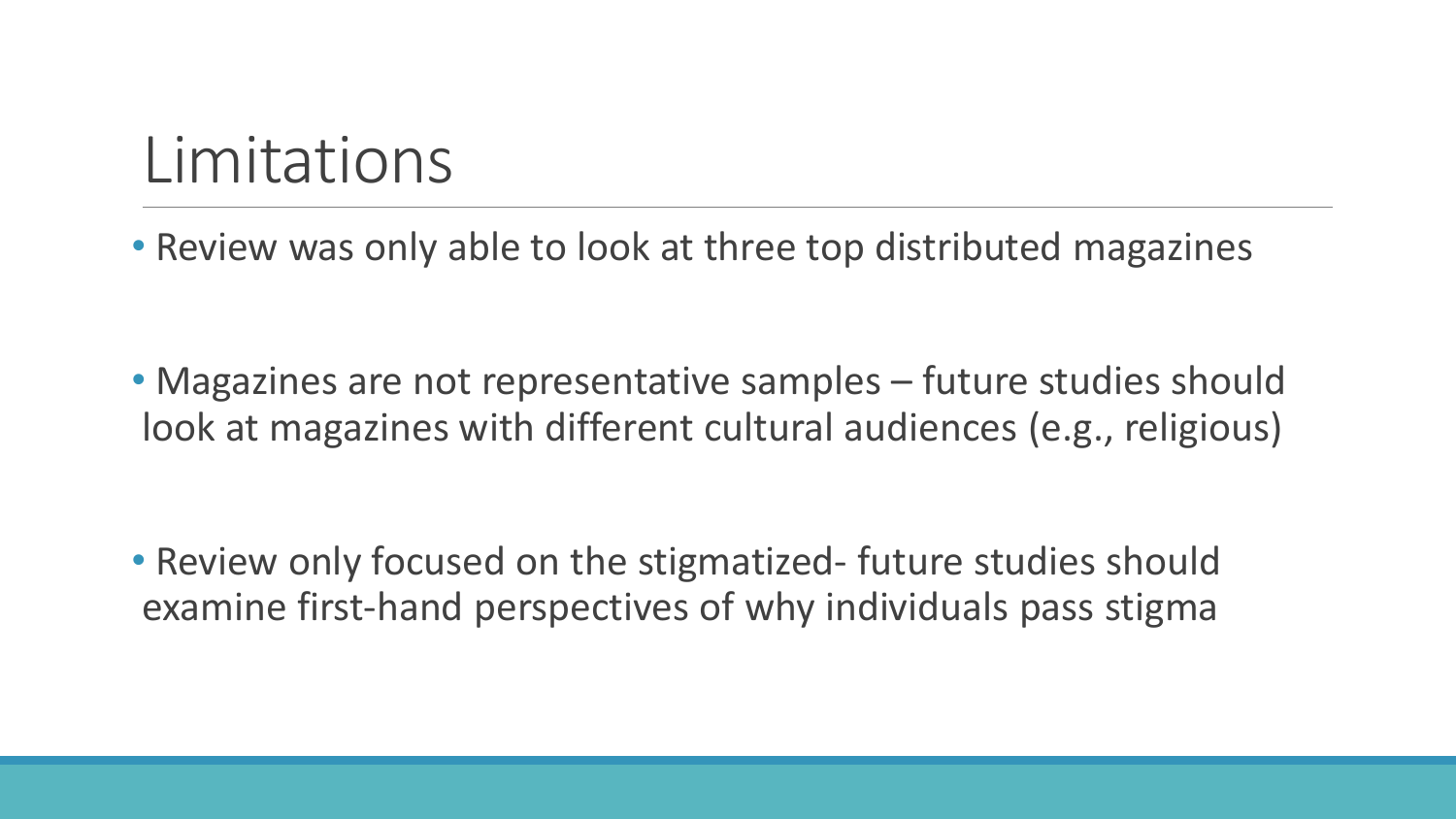# Conclusion

- Stigma is among the most pervasive barriers for women accessing treatment for opioid use
- Stigma fosters isolation, which has associated negative health outcomes
- Criminal justice system protocols and policies should seek to ensure pregnant women are referred to appropriate treatment options
- Magazines are in a position to create social change
	- Continuing to share the stories of women facing substance use addiction can build greater awareness and understanding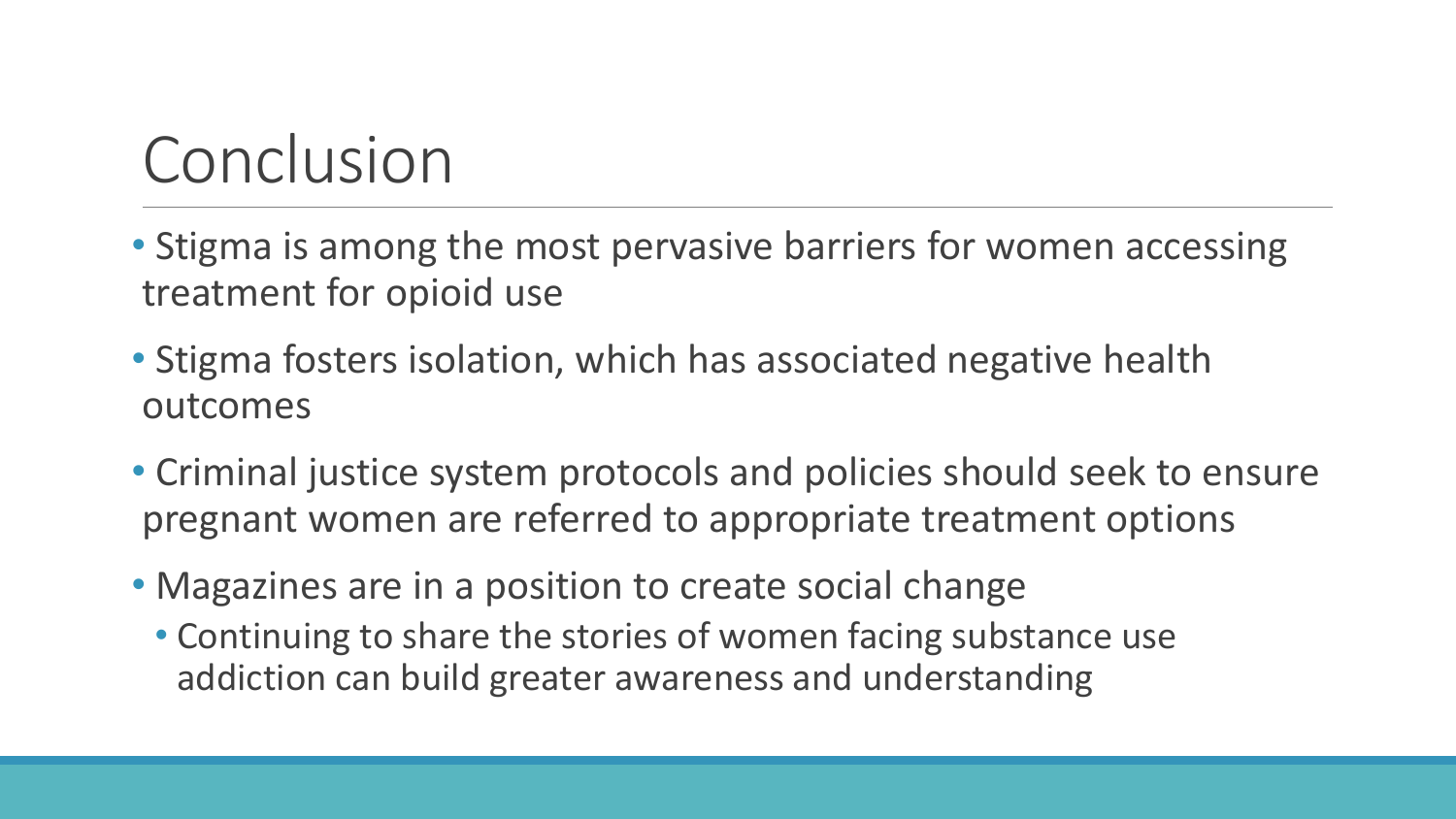### Acknowledgements

#### **Kimberly Gearin, PhD**

Faculty Advisor

Institute for Health and Equity

Graduate School of Biomedical Sciences

Medical College of Wisconsin

#### **Kim Contardi, MPH, CHES**

Program manager

Institute for Health and Equity

Graduate School of Biomedical Sciences

Medical College of Wisconsin

#### **Laura Conklin, MPH**

Second reader

Wauwatosa Health Department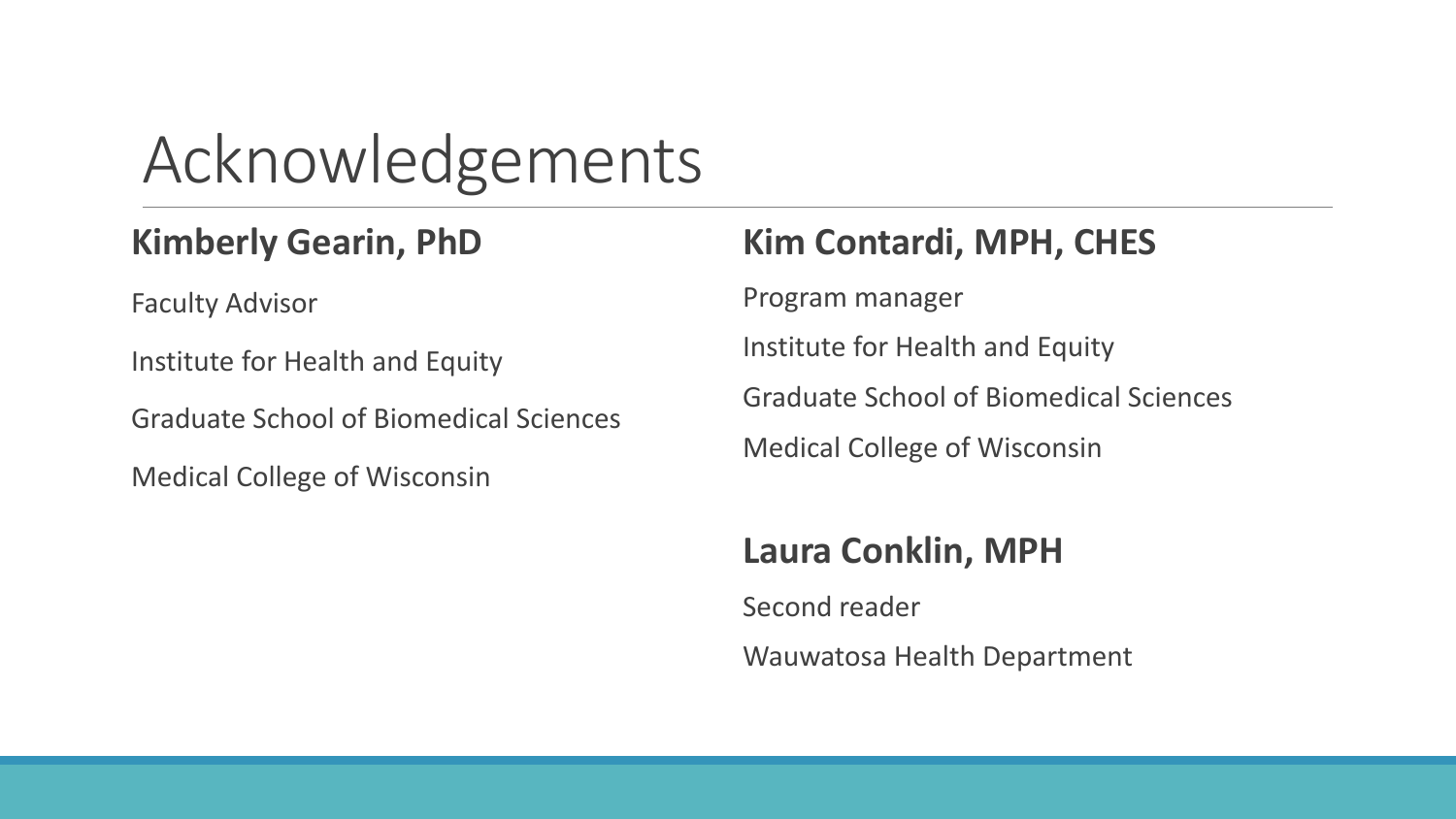Ahern, J., Stuber, J., & Galea, S. (2007). Stigma, discrimination and the health of illicit drug users. *Drug and Alcohol Dependence, 88*, 188-196. doi:doi:10.1016/j.drugalcdep.2006.10.014

Anders, S. (2018, February 22). 'Daddy's Home' Director on Foster Parenting: 'We thought We'd made a horrible, horrible mistake'. *TIME Magazine*. Retrieved from http://time.com/5167293/foster-kids-opioid-crisis/

Andersen, C. H. (2017, June 8). I was addicted to heroin-and it could happen to anyone. *Women's Heatlh Magazine*. Retrieved from https://www.womenshealthmag.com/health/heroin-addiction

Angelotta, C., Weiss, C. J., Angelotta, J. W., & Friedman, R. A. (2016, September). A moral or medical problem? The relationship between legal penalties and treatment practices for opioid use disorders in pregnant women. *Women's Health Issue*, 595-601. doi:DOI: http://dx.doi.org/10.1016/j.whi.2016.09.002

Arnold, C. (2014, April 24). The silent and growing health danger that all women need to know about. *Women's Health Magazine*. Retrieved from https://www.womenshealthmag.com/health/silent-health-threat

Barnabi, P., & Barrie, L. (2016, September 5). I couldn't sit back and watch another member of my town get addicted to pain pills and heroin. *Woman's Day Magazine*. Retrieved from https://www.womansday.com/healthfitness/wellness/a56037/i-couldnt-sit-back-and-watch-another-member-of-my-town-get-addicted-to-pain-pillsand-heroin/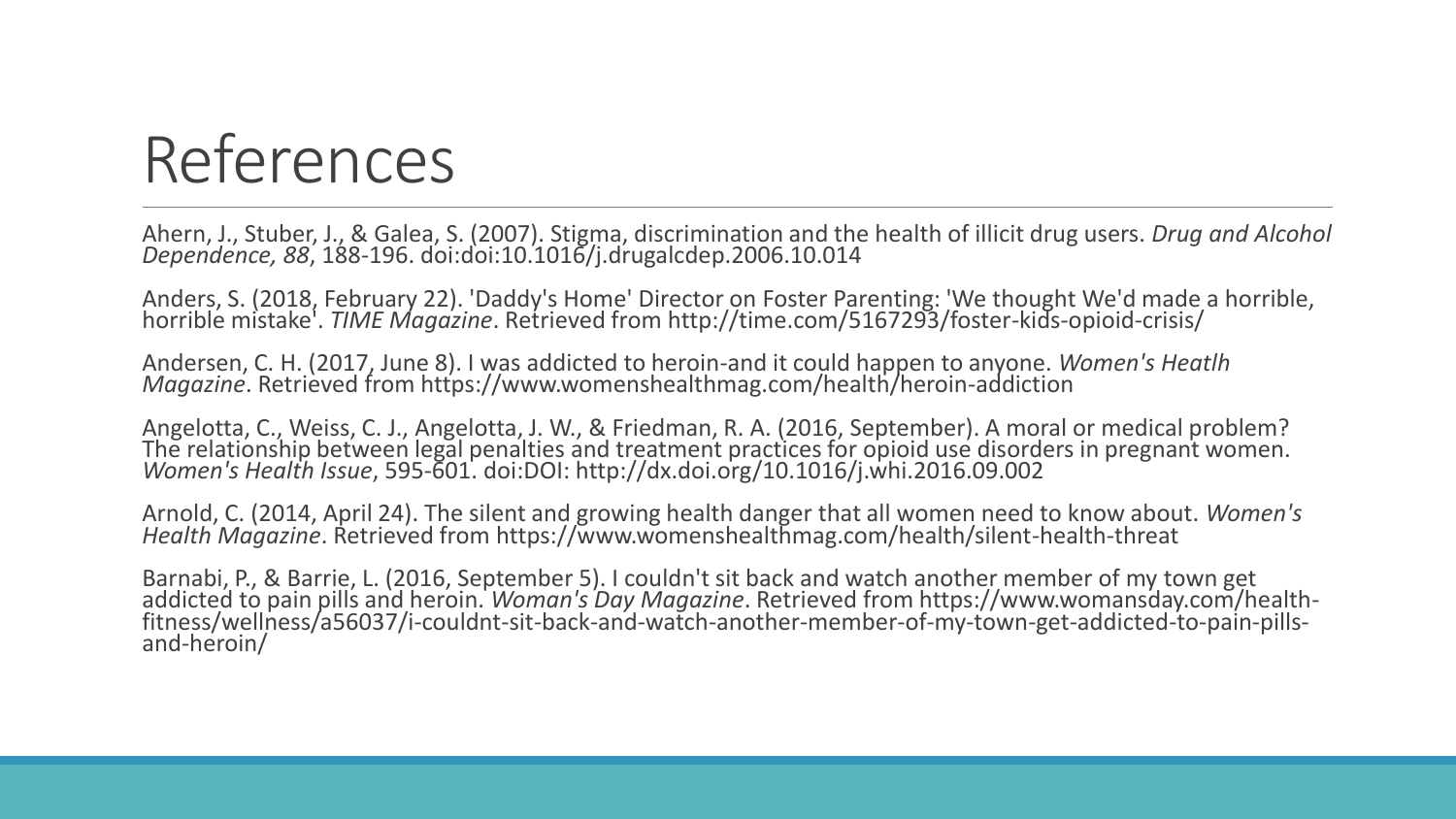Barry, C. L., McGinty, E. E., Pescosolido, B. A., & Goldman, H. H. (2014). Stigma, discrimination, treatment, effectiveness, and policy: public views about drug addiction and mental illness. *Psychiatric Services*, 1269-1272.

Becker, H. S. (1963). *Outsiders: Studies in the sociology of deviance.* New York, NY: The Free Press Glencoe.

Birtel, M., Wood, L., & Kempa, N. J. (2017, April). Stigma and social support in substance abuse: Implications for mental health and well-being. *Psychiatry Research, 252*, 1-8. doi:http://dx.doi.org/10.1016/j.psychres.2017.01.097

Davis, J. H. (2017, October 26). Trump Declares Opiod Crisis a 'Health Emergency' but Requests No Funds. *The New York Times*, pp. 1-3.

Flea. (2018, February 22). Flea: The temptation of drugs is a bitch. *TIME Magazine*. Retrieved from http://time.com/5168435/flea-temptation-drug-addiction-opioid-crisis/

Fraser, S., Pienaar, K., Dilkes-Frayne, E., Moore, D., Kokanovic, R., Treloar, C., & Dunlop, A. (2017, February). Addiction stigma and the biopolitics of liberal modernity: A qualitive analysis. *International Journal of Drug Policy, 44*, 192-201. doi:http://dx.doi.org/10.1016/j.drugpo.2017.02.005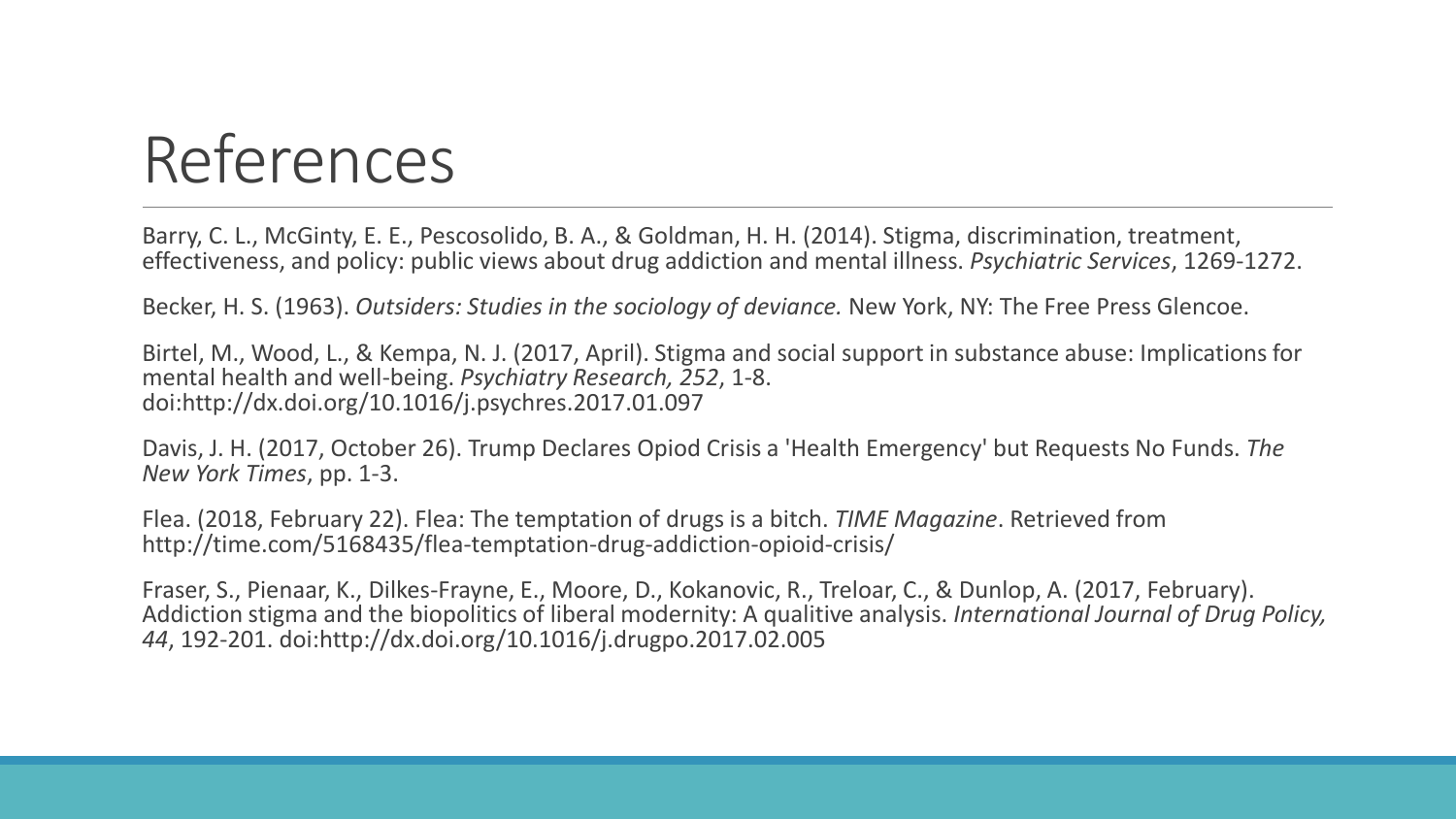Gingrich, N., & Jones, V. (2017, August 1). Newt Gingrich, Van Jones: Drug courts can help solve the opioid crisis. *Time Magazine*.

Gleeson, J. (2016, December 6). My brother died of an overdose at 43. *Woman's Day Magazine*. Retrieved from https://www.womansday.com/relationships/family-friends/a57152/heroin-overdose-at-age-43/

Goffman, E. (1986). *Stigma: Notes on the Management of Spoiled Identity.* Simon & Schuster.

Goldman, A. (2013, September 13). What you need to know about the new opioid guidelines. *Women's Health Magazine*. Retrieved from https://www.womenshealthmag.com/health/what-you-need-to-know-about-the-newopioid-guidelines

Hari, J. (2015). Everything you think you know about addiction is wrong. *TEDGlobalLondon.* London: TEDTalks.

Hassan, M. (2018, February 1). Trump has been all talk, little action on the opioid crisis. *TIME Magazine*. Retrieved from http://time.com/5128938/trump-opioid-crisis-epidemic-congress-funding/

Heiser, C. (2015, November 18). It's scary how many women are becoming addicted to prescription painkillers. *Women's Health Magazine*. Retrieved from https://www.womenshealthmag.com/health/prescription-drug-abuse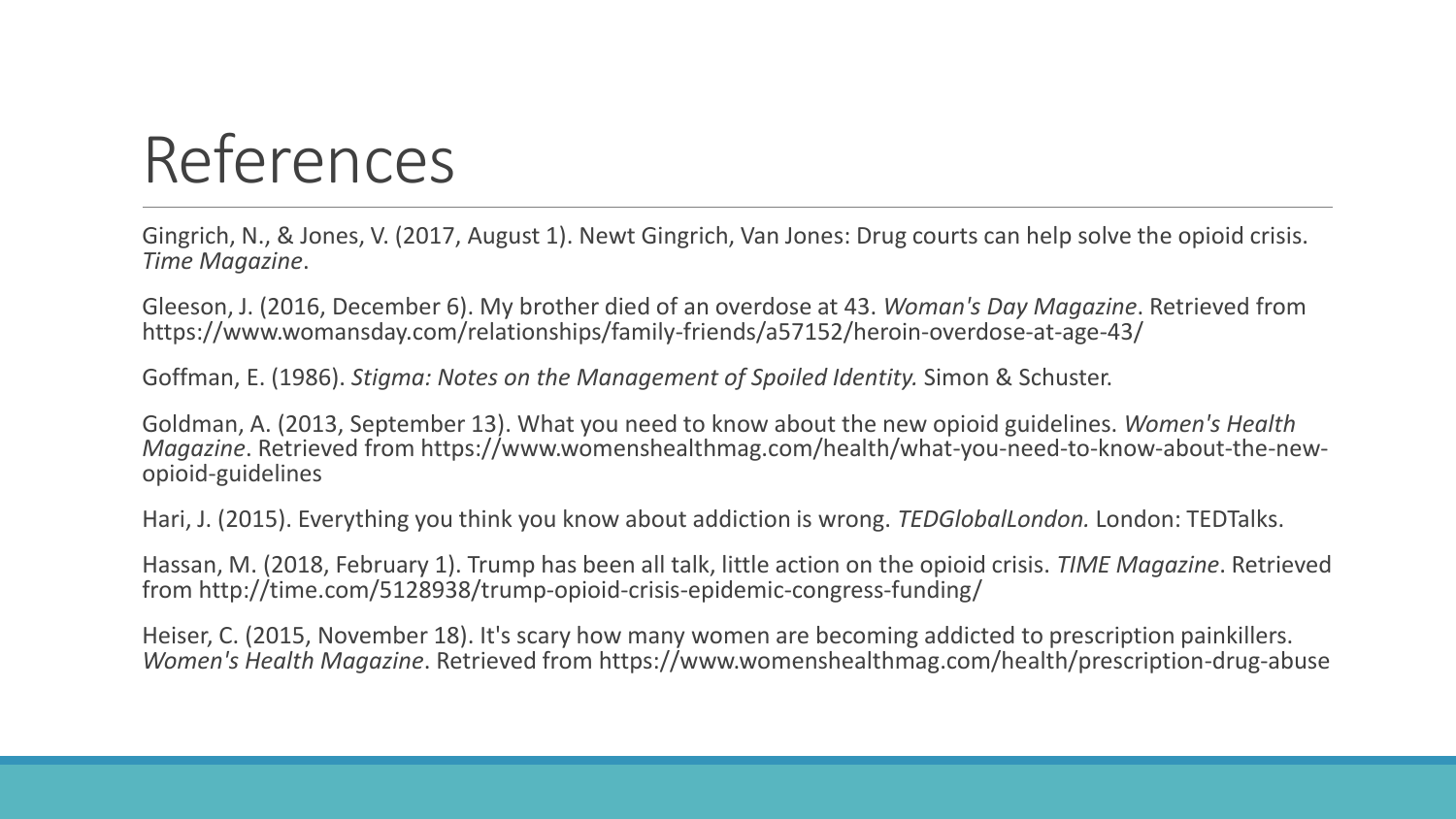Kay, J., & Anderson, C. (2017, July 19). A 10-year-old florida boy died of a fentanyl overdose after visiting a local pool. (A. Press, Ed.) *Woman's Day Magazine*. Retrieved from https://www.womansday.com/life/a59647/miami-boys-death-shows-powerful-opioids-chilling-potential/

Kopak, A. M., Lawson, S. W., & Hoffmann, N. G. (2018). Criminal justice contact and relapse among patients seeking treatment for opioid use disorder. *Journal of Drug Issues, 48*(1), 134-147.

Kulesza, M., Mastuda, M., Ramirez, j., Werntz, A., Teachman, B. A., & Lindgren, K. P. (2017, October). Towards greater understanding of addiction stigma: Intersectionality with race/ethnicity and gender. *Drug and Alcohol Dependence*, 85-91. doi:http://dx.doi.org/10.1016/j.drugalcdep.2016.10.020

Kulesza, M., Watkins, K., Ober, A., Osilla, K., & Ewing, B. (2017, November 1). Internalized stigma as an independent risk factor for substance use problems among primary care patients: Rationale and preliminary support. *Drug and Alcohol Dependence*, 52-55. doi:https://doi.org/10.1016/j.drugalcdep.2017.08.002

Lemert, E. M., & Winter, M. (2000). *Crime and Deviance: Essays and Innovations of Edwin m. Lemert.* Rowman & Littlefield Publishers.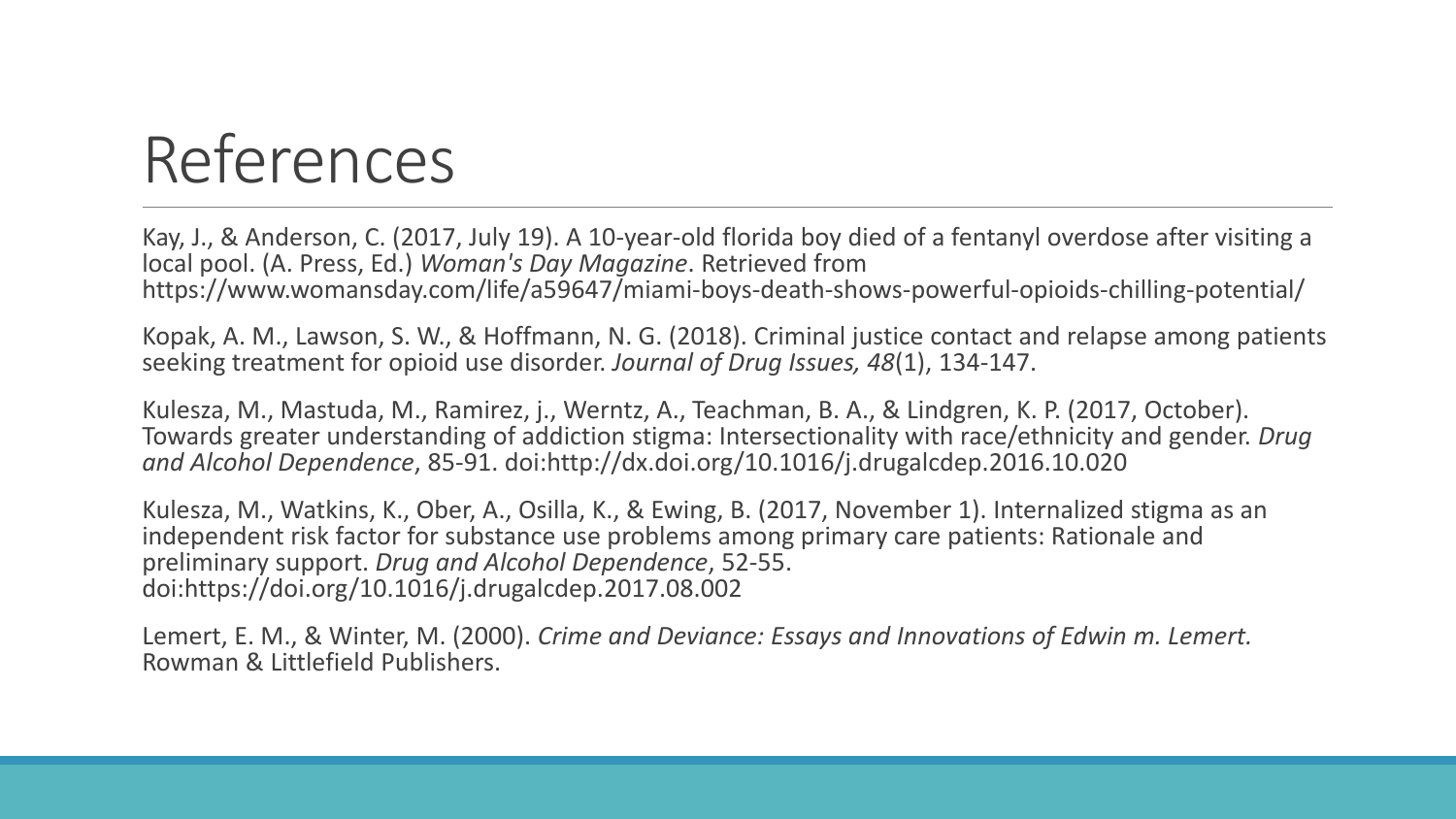Macklemore. (2018, February 22). Compassion led me to rehab and it can help the country fight the opioid crisis. *TIME Magazine*. Retrieved from http://time.com/5168385/macklemore-compassion-rehab-opioid-crisis/

Migala, J. (2017, October 27). The mother in this viral overdose photo is speaking out with good news one year later. *Women's Health Magazine*. Retrieved from https://www.womenshealthmag.com/health/mom-celebratingsobriety-opioid-epidemic

Miller, K. (2016, March 25). Will the FDA's new prescription painkiller warnings really make a difference? *Women's Health Magazine*. Retrieved from https://www.womenshealthmag.com/health/fda-black-box-warning-opioids

Mitchell, T. H. (2016, July 14). This is what it's erally like to be a mom and a recovering heroin addict. *Woman's Day Magazine*. Retrieved from https://www.womansday.com/health-fitness/womens-health/a54177/the-big-fix/

Mulligan, J., & Dreher, B. (2016, December 1). An ancient african remedy helped me kick my opioid addiction overnight. *Woman's Day Magazine*. Retrieved from https://www.womansday.com/healthfitness/wellness/a57087/ibogaine-treatment-for-opioid-addiction/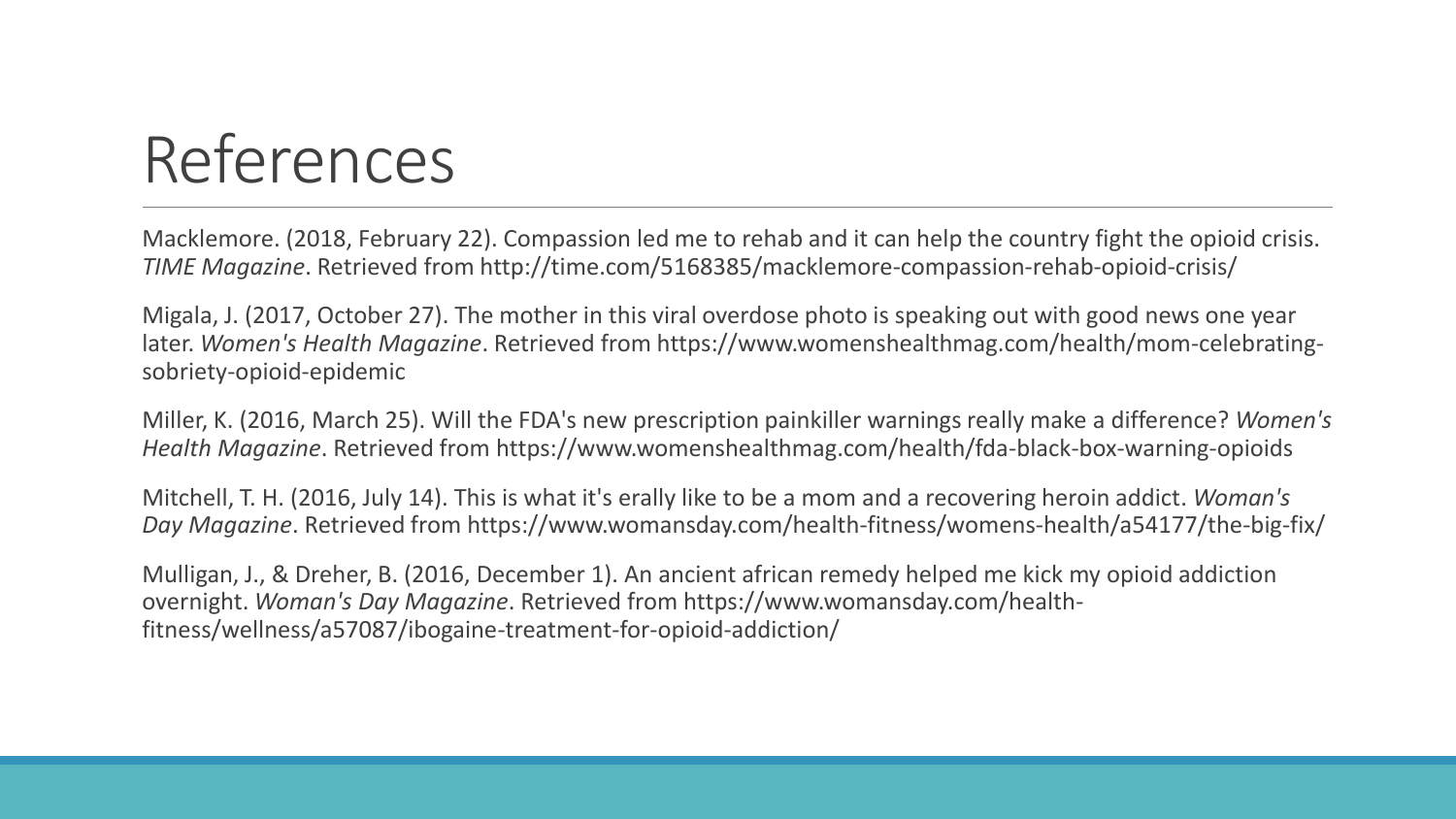National Institute of Health. (2016, August). *Understanding Drug Use and Addiction*. Retrieved from National Institute on Drug Abuse: Advancing Addiction Science: https://www.drugabuse.gov/publications/drugfacts/understanding-drug-useaddiction

National Institute of Health. (2017, September). *Overdose Death Rates*. Retrieved from National Institute on Drug Abuse: Advancing Addiction Science: https://www.drugabuse.gov/related-topics/trends-statistics/overdose-death-rates

National Institute of Health. (2017, April). *Substance Use in Women*. Retrieved from National Institute on Drug Abuse: Advancing Addiction Science: https://www.drugabuse.gov/publications/drugfacts/substance-use-in-women

Park, A. (2017, October). Life after addiction. *TIME Magazine*. Retrieved from http://time.com/life-after-opioidaddiction/

Park, A. (2017, November 2). What doctors facing the opioid crisis need next. *TIME Magazine*. Retrieved from http://time.com/5006944/what-doctors-facing-the-opioid-crisis-need-next/

Public Broadcasting Service. (2014). *Thirty Years of America's Drug War a chronology.* Retrieved from Frontline: https://www.pbs.org/wgbh/pages/frontline/shows/drugs/cron/

Rosenstock, I., Strecher, V., & Becker, M. (1988, June 1). Social learning theory and the health belief model. *Health Education & Behavior*, 175-183. doi:https://doi.org/10.1177/109019818801500203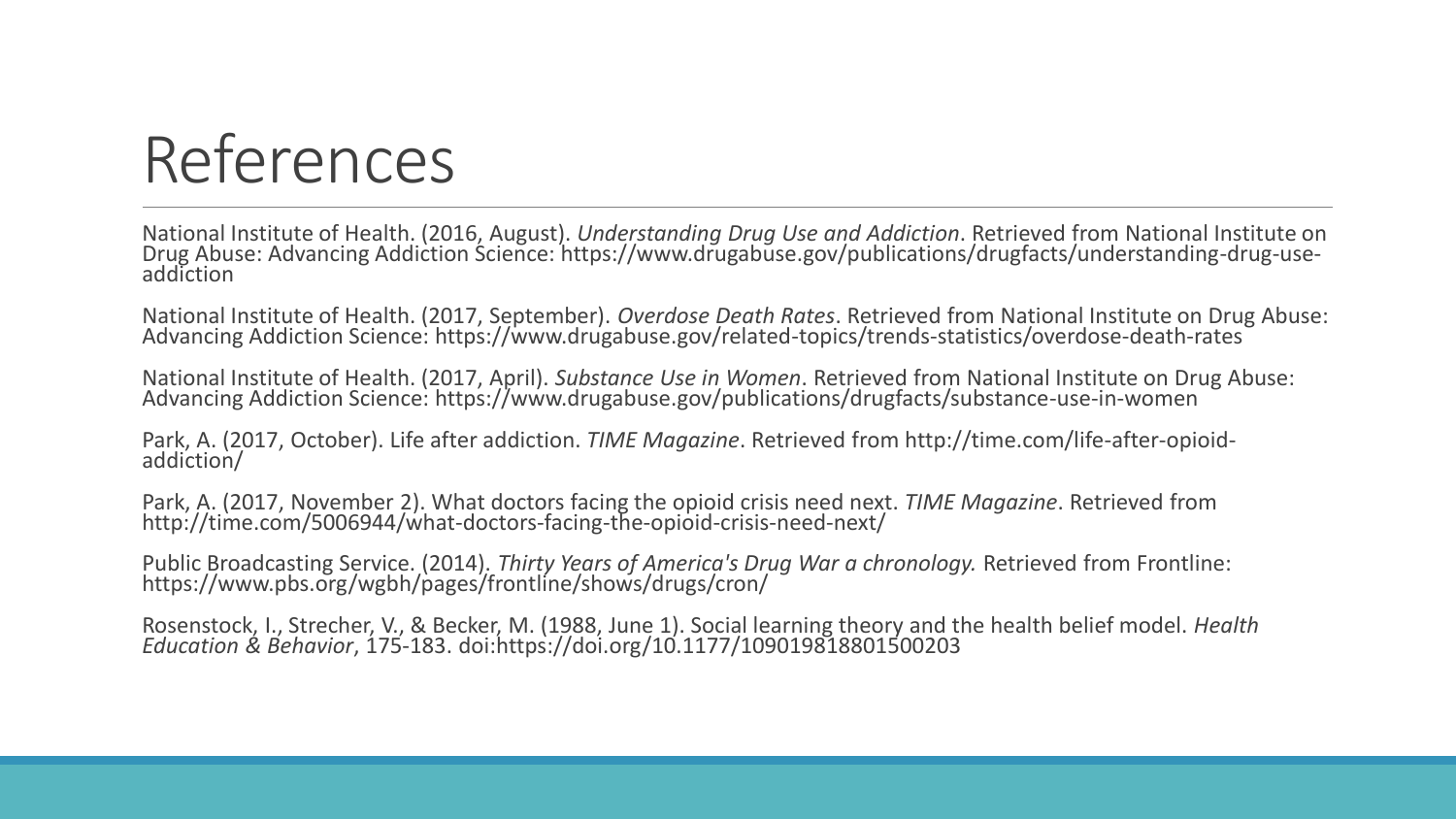Spencer, S. (2016, September 7). The U.S. Surgeon General wants to change how we think about drug addiction. *Woman's Day Magazine*. Retrieved from https://www.womansday.com/health-fitness/wellness/q-anda/a55859/surgeon-general-opioid-epidemic/

Stedman, N. (2017, September 19). After her son battled addiction for years, hear how one mother found healing. *Woman's Day Magazine*. Retrieved from https://www.womansday.com/life/inspirational-stories/a60184/supportgroup-for-drug-addict-mothers/

Stringer, K. L., & Baker, E. H. (2015). Stigma as a barrier to substance abuse treatment among those with unmet need: An analysis of parenthood and marital status. *Journal of Family Issues, 39*(1), 3-27.

Substance Abuse and Mental Health Services Administration. (2015, September 25). *Medication and Counseling Treatment*. Retrieved from SAMHSA.gov: https://www.samhsa.gov/medication-assistedtreatment/treatment#medications-used-in-mat

Szalavitz, M. (2017, June 6). Could this controversial treatment help more people beat heroin addiction? *Women's Health Magazine*. Retrieved from https://www.womenshealthmag.com/health/heroin-addiction-recovery

Terplan, M. (2017, August). Women and the opioid crisis: historical context and public health solutions. *Fertility and Sterility, 108*(2), 195-199. doi:dx.doi.org/10.1015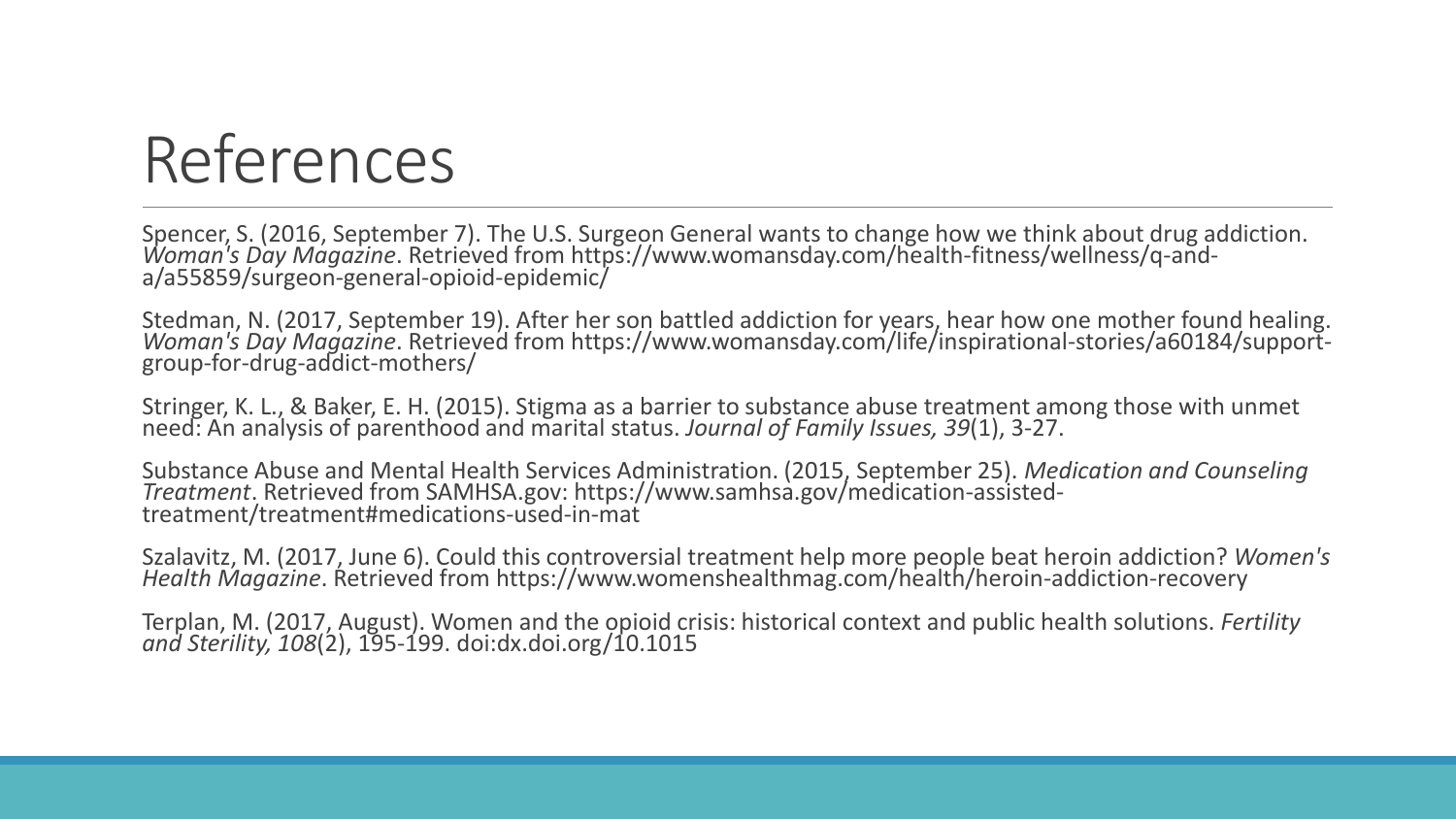The Council of Economic Advisers. (2017). *The underestimated cost of the opioid crisis.* Washington D.C.: Executive Office of The President of the United States. Retrieved from https://www.whitehouse.gov/sites/whitehouse.gov/files/images/The%20Underestimated%20Cost%20of% 20the%20Opioid%20Crisis.pdf

TIME Magazine. (2018, January). *Special Report- The Opioid Diaries.* Retrieved from TIME: http://time.com/james-nachtwey-opioid-addiction-america

Trenda, T., & Dreher, B. (2016, August 16). As a pastor, I help dozens of heroin addicts, including my own son. *Woman's Day Magazine*. Retrieved from https://www.womansday.com/health-fitness/a55604/pastorhelps-heroin-addicts-and-son/

U.S. Department of Health and Human Services (HHS), Office of the Surgeon General. (2016). *Facing Addiction in America: The Surgeon General's Report on Alcohol, Drugs, and Health.* Washington, D.C. : HHS.

Vanier, S., & Dreher, B. (2016, September 29). Finding out I was pregnant while addicted to heroin was a blessing in disguise. *Woman's Day Magazine*. Retrieved from https://www.womansday.com/healthfitness/a56496/i-found-out-i-was-pregnant-while-addicted-to-heroin/